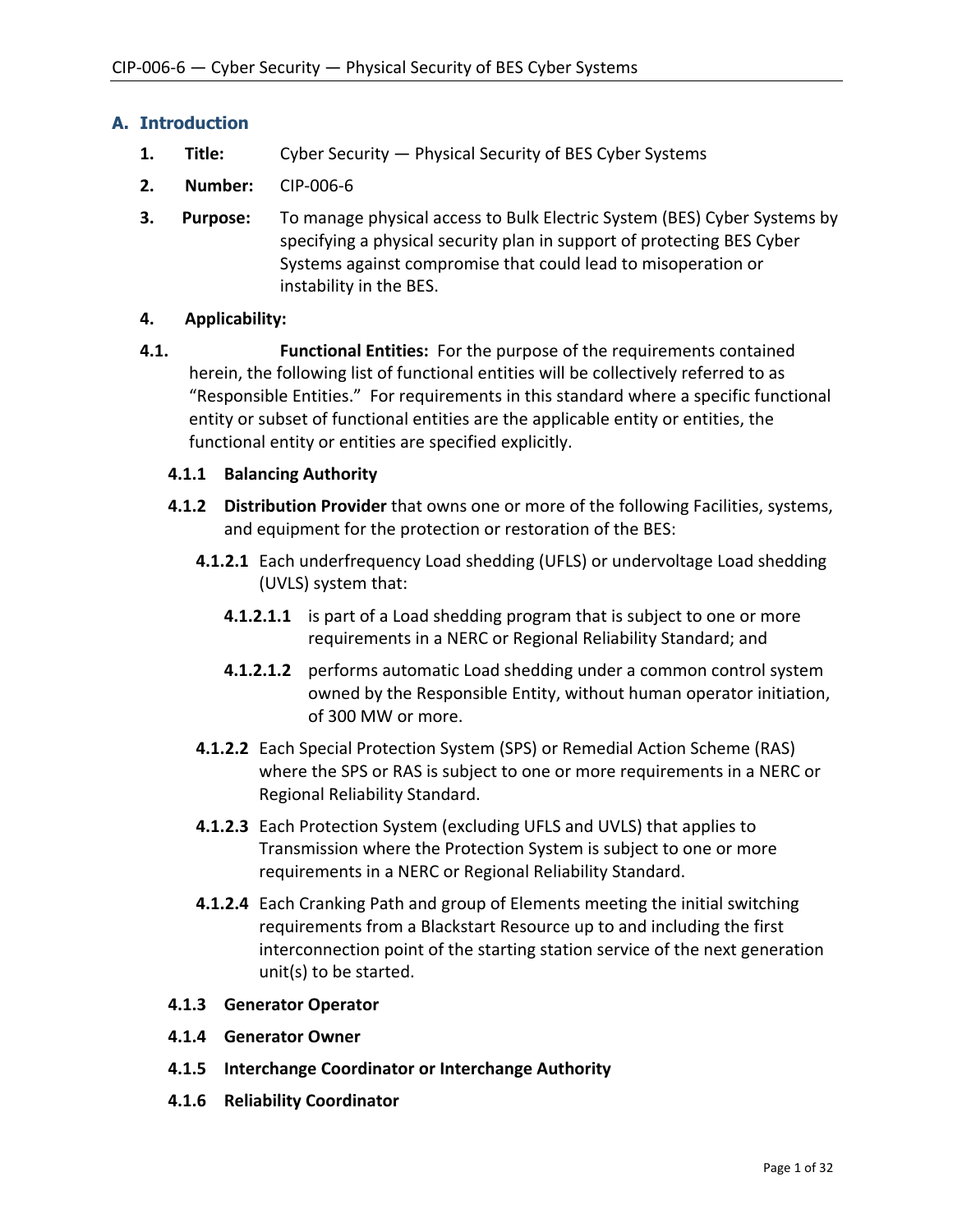# **4.1.7 Transmission Operator**

### **4.1.8 Transmission Owner**

- **4.2. Facilities:** For the purpose of the requirements contained herein, the following Facilities, systems, and equipment owned by each Responsible Entity in 4.1 above are those to which these requirements are applicable. For requirements in this standard where a specific type of Facilities, system, or equipment or subset of Facilities, systems, and equipment are applicable, these are specified explicitly.
	- **4.2.1 Distribution Provider**: One or more of the following Facilities, systems and equipment owned by the Distribution Provider for the protection or restoration of the BES:
		- **4.2.1.1** Each UFLS or UVLS System that:
			- **4.2.1.1.1** is part of a Load shedding program that is subject to one or more requirements in a NERC or Regional Reliability Standard; and
			- **4.2.1.1.2** performs automatic Load shedding under a common control system owned by the Responsible Entity, without human operator initiation, of 300 MW or more.
		- **4.2.1.2** Each SPS or RAS where the SPS or RAS is subject to one or more requirements in a NERC or Regional Reliability Standard.
		- **4.2.1.3** Each Protection System (excluding UFLS and UVLS) that applies to Transmission where the Protection System is subject to one or more requirements in a NERC or Regional Reliability Standard.
		- **4.2.1.4** Each Cranking Path and group of Elements meeting the initial switching requirements from a Blackstart Resource up to and including the first interconnection point of the starting station service of the next generation unit(s) to be started.

# **4.2.2 Responsible Entities listed in 4.1 other than Distribution Providers**:

All BES Facilities.

- **4.2.3 Exemptions:** The following are exempt from Standard CIP-006-6:
	- **4.2.3.1** Cyber Assets at Facilities regulated by the Canadian Nuclear Safety Commission.
	- **4.2.3.2** Cyber Assets associated with communication networks and data communication links between discrete Electronic Security Perimeters.
	- **4.2.3.3** The systems, structures, and components that are regulated by the Nuclear Regulatory Commission under a cyber security plan pursuant to 10 C.F.R. Section 73.54.
	- **4.2.3.4** For Distribution Providers, the systems and equipment that are not included in section 4.2.1 above.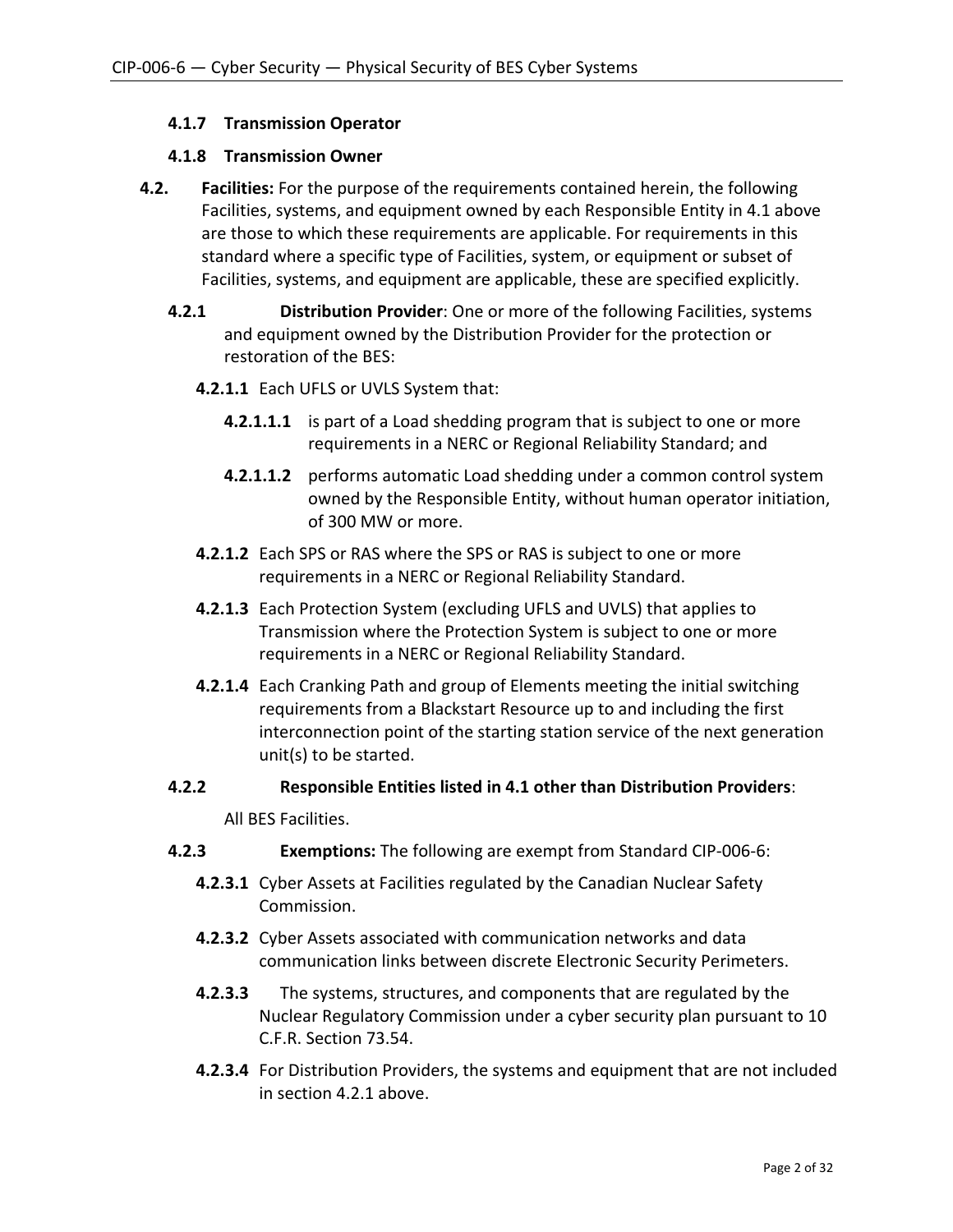**4.2.3.5** Responsible Entities that identify that they have no BES Cyber Systems categorized as high impact or medium impact according to the CIP-002-5.1 identification and categorization processes.

## **5. Effective Dates:**

See Implementation Plan for CIP-006-6.

## **6. Background:**

Standard CIP-006 exists as part of a suite of CIP Standards related to cyber security, which require the initial identification and categorization of BES Cyber Systems and require a minimum level of organizational, operational and procedural controls to mitigate risk to BES Cyber Systems.

Most requirements open with, "*Each Responsible Entity shall implement one or more documented [processes, plan, etc.] that include the applicable items in [Table Reference].*" The referenced table requires the applicable items in the procedures for the requirement's common subject matter.

The term *documented processes* refers to a set of required instructions specific to the Responsible Entity and to achieve a specific outcome. This term does not imply any particular naming or approval structure beyond what is stated in the requirements. An entity should include as much as it believes necessary in its documented processes, but it must address the applicable requirements in the table.

The terms *program* and *plan* are sometimes used in place of *documented processes* where it makes sense and is commonly understood. For example, documented processes describing a response are typically referred to as *plans* (i.e., incident response plans and recovery plans). Likewise, a security plan can describe an approach involving multiple procedures to address a broad subject matter.

Similarly, the term *program* may refer to the organization's overall implementation of its policies, plans and procedures involving a subject matter. Examples in the standards include the personnel risk assessment program and the personnel training program. The full implementation of the CIP Cyber Security Standards could also be referred to as a program. However, the terms *program* and *plan* do not imply any additional requirements beyond what is stated in the standards.

Responsible Entities can implement common controls that meet requirements for multiple high and medium impact BES Cyber Systems. For example, a single training program could meet the requirements for training personnel across multiple BES Cyber Systems.

Measures for the initial requirement are simply the documented processes themselves. Measures in the table rows provide examples of evidence to show documentation and implementation of applicable items in the documented processes. These measures serve to provide guidance to entities in acceptable records of compliance and should not be viewed as an all-inclusive list.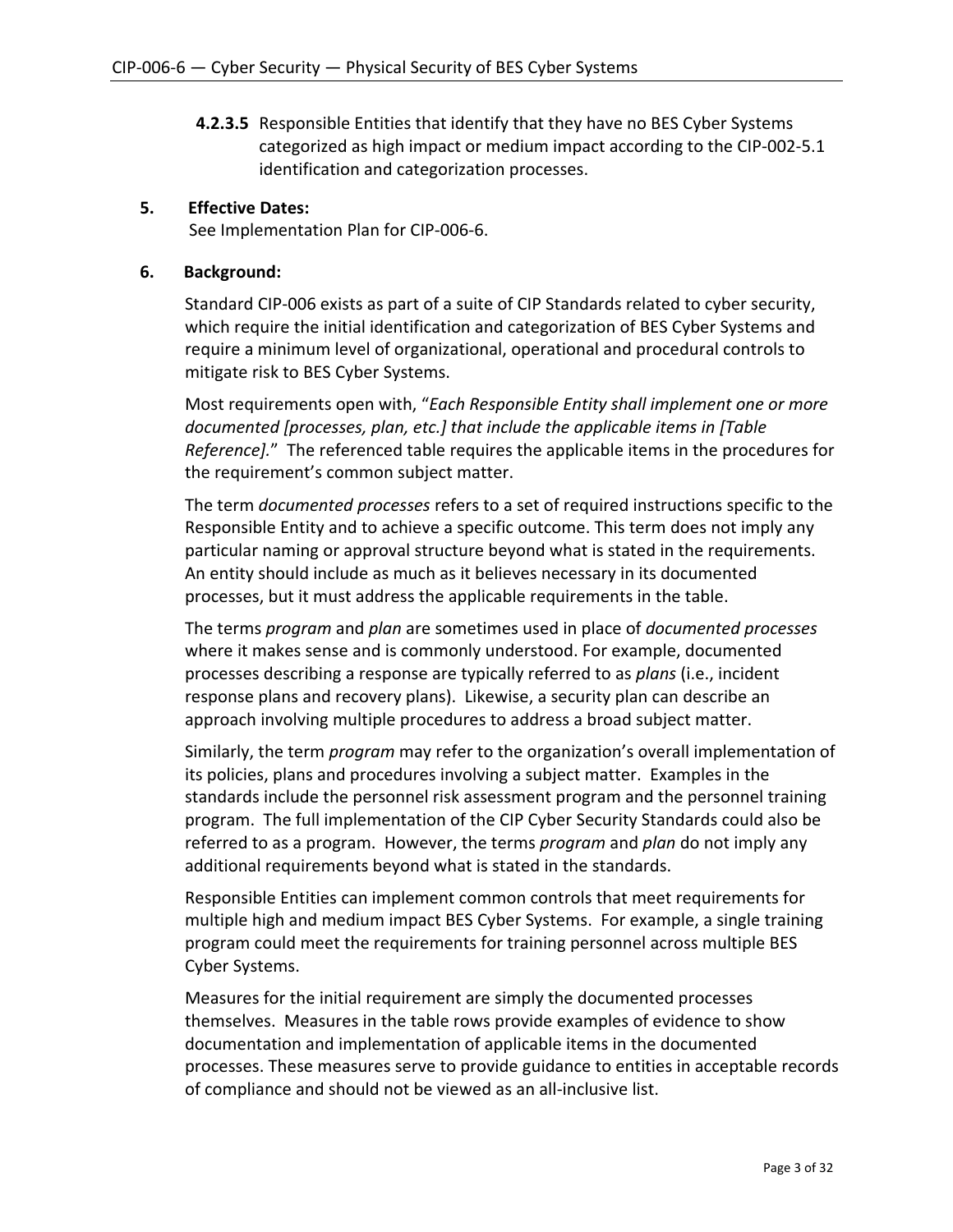Throughout the standards, unless otherwise stated, bulleted items in the requirements and measures are items that are linked with an "or," and numbered items are items that are linked with an "and."

Many references in the Applicability section use a threshold of 300 MW for UFLS and UVLS. This particular threshold of 300 MW for UVLS and UFLS was provided in Version 1 of the CIP Cyber Security Standards. The threshold remains at 300 MW since it is specifically addressing UVLS and UFLS, which are last ditch efforts to save the Bulk Electric System. A review of UFLS tolerances defined within regional reliability standards for UFLS program requirements to date indicates that the historical value of 300 MW represents an adequate and reasonable threshold value for allowable UFLS operational tolerances.

# **"Applicable Systems" Columns in Tables:**

Each table has an "Applicable Systems" column to further define the scope of systems to which a specific requirement row applies. The CSO706 SDT adapted this concept from the National Institute of Standards and Technology ("NIST") Risk Management Framework as a way of applying requirements more appropriately based on impact and connectivity characteristics. The following conventions are used in the "Applicable Systems" column as described.

- **High Impact BES Cyber Systems**  Applies to BES Cyber Systems categorized as high impact according to the CIP-002-5.1 identification and categorization processes.
- **Medium Impact BES Cyber Systems**  Applies to BES Cyber Systems categorized as medium impact according to the CIP-002-5.1 identification and categorization processes.
- **Medium Impact BES Cyber Systems without External Routable Connectivity**  Only applies to medium impact BES Cyber Systems without External Routable Connectivity.
- **Medium Impact BES Cyber Systems with External Routable Connectivity**  Only applies to medium impact BES Cyber Systems with External Routable Connectivity. This also excludes Cyber Assets in the BES Cyber System that cannot be directly accessed through External Routable Connectivity.
- **Electronic Access Control or Monitoring Systems (EACMS)** Applies to each Electronic Access Control or Monitoring System associated with a referenced high impact BES Cyber System or medium impact BES Cyber System. Examples may include, but are not limited to, firewalls, authentication servers, and log monitoring and alerting systems.
- **Physical Access Control Systems (PACS)** Applies to each Physical Access Control System associated with a referenced high impact BES Cyber System or medium impact BES Cyber System.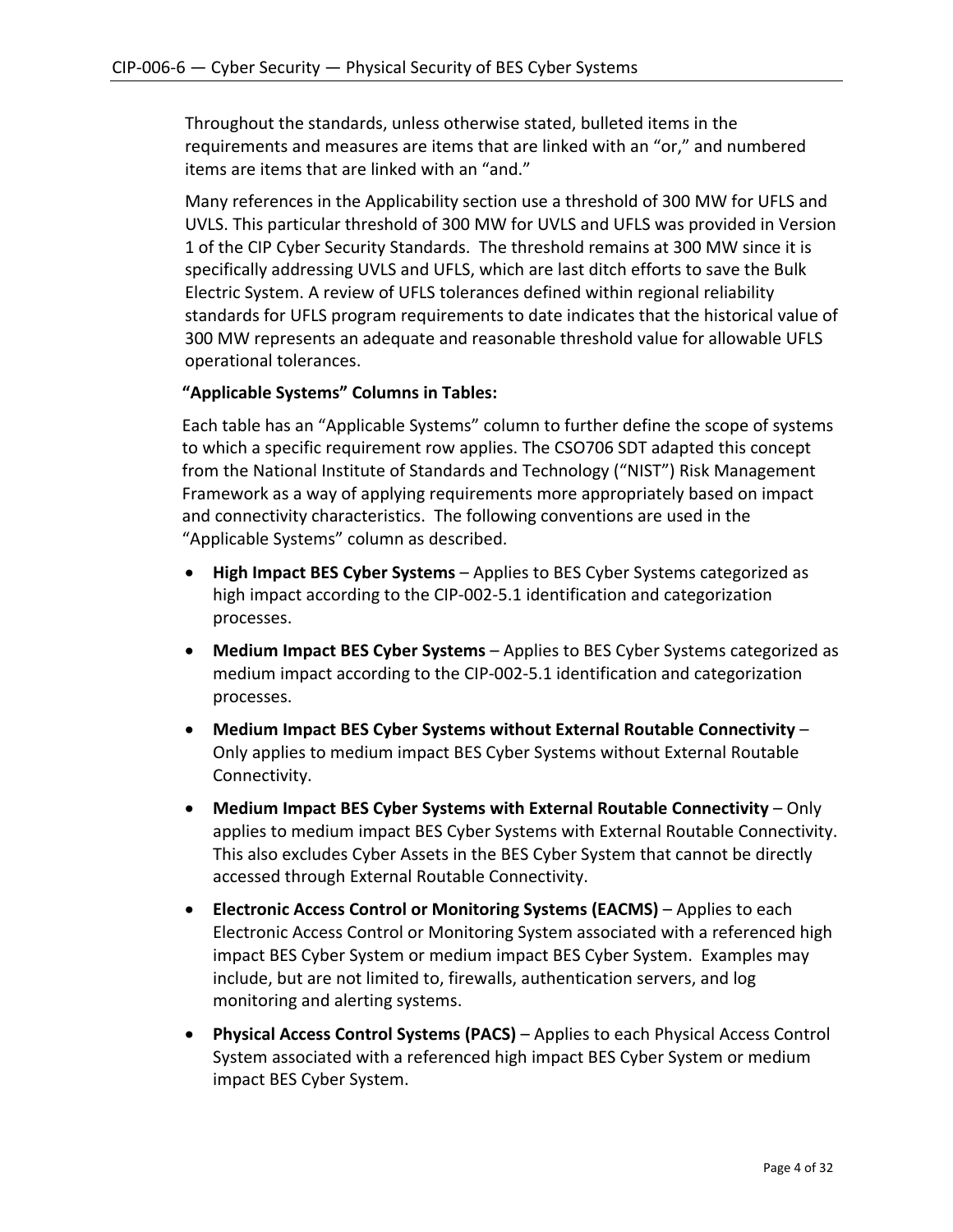- **Protected Cyber Assets (PCA)** Applies to each Protected Cyber Asset associated with a referenced high impact BES Cyber System or medium impact BES Cyber System.
- **Locally mounted hardware or devices at the Physical Security Perimeter –** Applies to the locally mounted hardware or devices (e.g. such as motion sensors, electronic lock control mechanisms, and badge readers) at a Physical Security Perimeter associated with a referenced high impact BES Cyber System or medium impact BES Cyber System with External Routable Connectivity, and that does not contain or store access control information or independently perform access authentication. These hardware and devices are excluded in the definition of Physical Access Control Systems.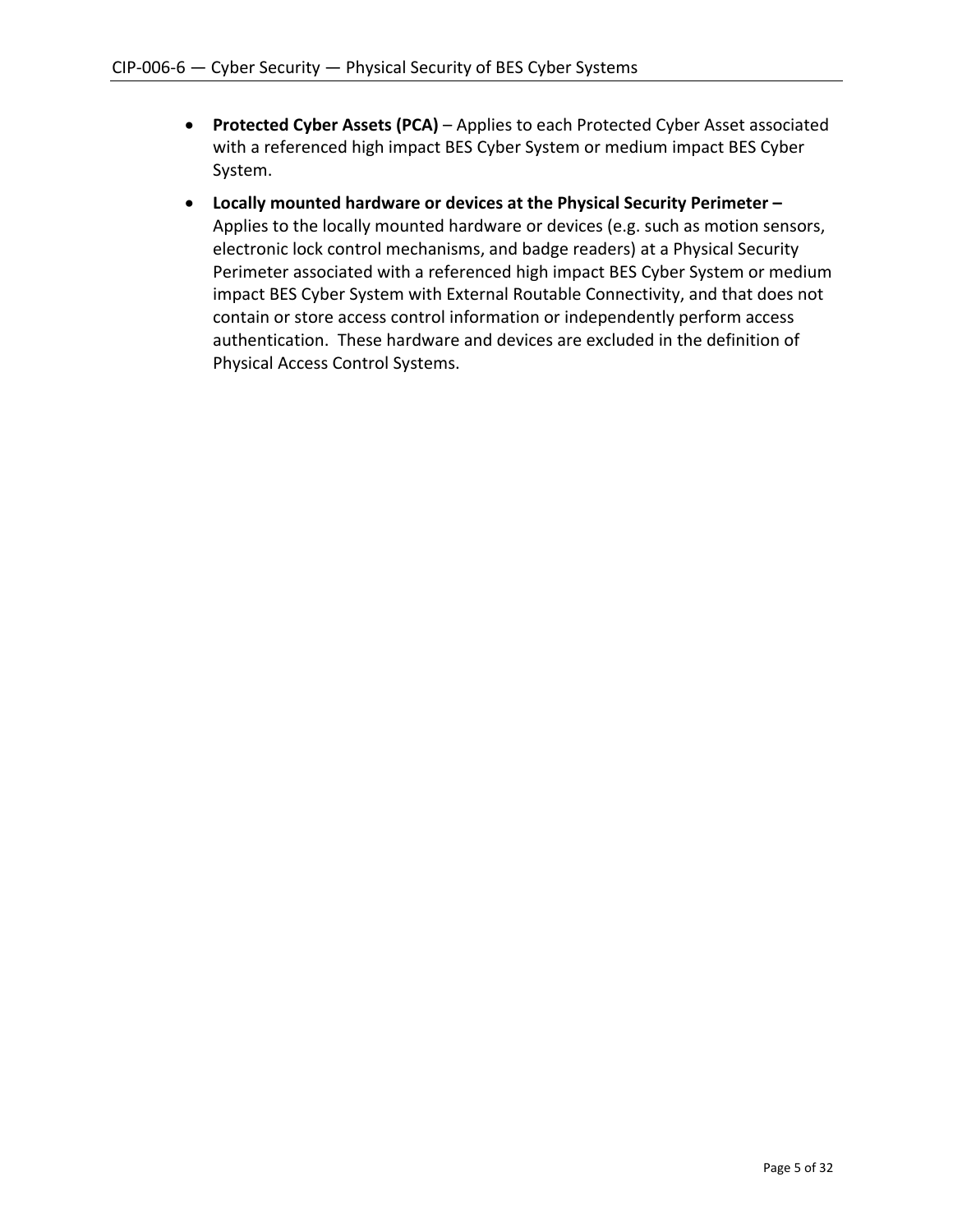#### **B. Requirements and Measures**

- **R1.** Each Responsible Entity shall implement one or more documented physical security plan(s) that collectively include all of the applicable requirement parts in *CIP-006-6 Table R1 – Physical Security Plan*. *[Violation Risk Factor: Medium] [Time Horizon: Long Term Planning and Same Day Operations].*
- **M1.** Evidence must include each of the documented physical security plans that collectively include all of the applicable requirement parts in *CIP-006-6 Table R1 – Physical Security Plan* and additional evidence to demonstrate implementation of the plan or plans as described in the Measures column of the table.

|             | CIP-006-6 Table $R1 -$ Physical Security Plan                                                                                               |                                                                           |                                                                                                                                  |  |  |
|-------------|---------------------------------------------------------------------------------------------------------------------------------------------|---------------------------------------------------------------------------|----------------------------------------------------------------------------------------------------------------------------------|--|--|
| <b>Part</b> | <b>Applicable Systems</b>                                                                                                                   | <b>Requirements</b>                                                       | <b>Measures</b>                                                                                                                  |  |  |
| 1.1         | Medium Impact BES Cyber Systems<br>without External Routable Connectivity<br>Physical Access Control Systems (PACS)<br>associated with:     | Define operational or procedural<br>controls to restrict physical access. | An example of evidence may include,<br>but is not limited to, documentation<br>that operational or procedural controls<br>exist. |  |  |
|             | High Impact BES Cyber Systems,<br>$\bullet$<br>or<br>Medium Impact BES Cyber<br>$\bullet$<br>Systems with External Routable<br>Connectivity |                                                                           |                                                                                                                                  |  |  |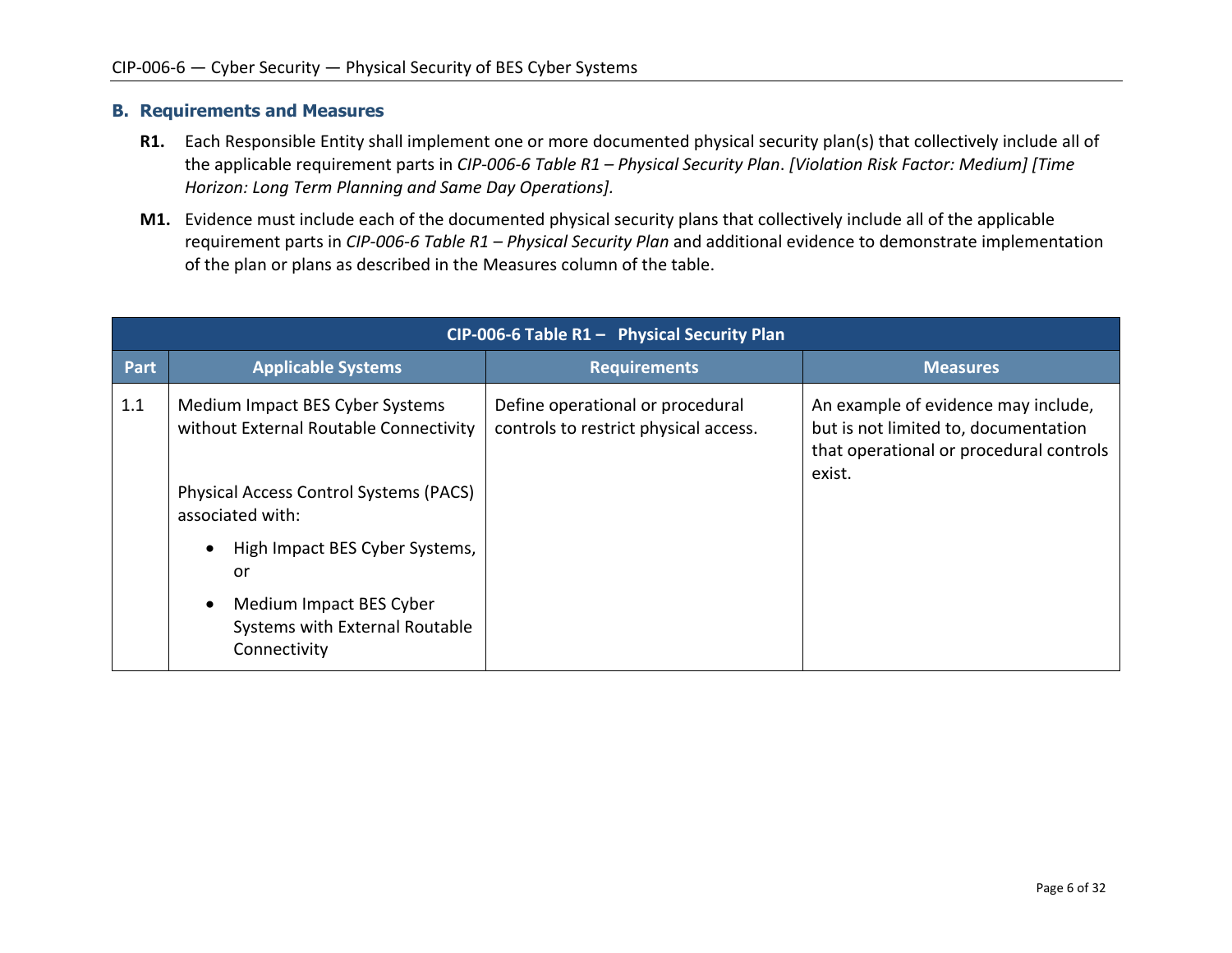| CIP-006-6 Table R1 - Physical Security Plan |                                                                                                                            |                                                                                                                                                                                                                            |                                                                                                                                                                                                                                                                                                                                                                                                                                |
|---------------------------------------------|----------------------------------------------------------------------------------------------------------------------------|----------------------------------------------------------------------------------------------------------------------------------------------------------------------------------------------------------------------------|--------------------------------------------------------------------------------------------------------------------------------------------------------------------------------------------------------------------------------------------------------------------------------------------------------------------------------------------------------------------------------------------------------------------------------|
| Part                                        | <b>Applicable Systems</b>                                                                                                  | <b>Requirements</b>                                                                                                                                                                                                        | <b>Measures</b>                                                                                                                                                                                                                                                                                                                                                                                                                |
| 1.2                                         | Medium Impact BES Cyber Systems<br>with External Routable Connectivity<br>and their associated:<br>1. EACMS; and<br>2. PCA | Utilize at least one physical access<br>control to allow unescorted physical<br>access into each applicable Physical<br>Security Perimeter to only those<br>individuals who have authorized<br>unescorted physical access. | An example of evidence may include,<br>but is not limited to, language in the<br>physical security plan that describes<br>each Physical Security Perimeter and<br>how unescorted physical access is<br>controlled by one or more different<br>methods and proof that unescorted<br>physical access is restricted to only<br>authorized individuals, such as a list of<br>authorized individuals accompanied by<br>access logs. |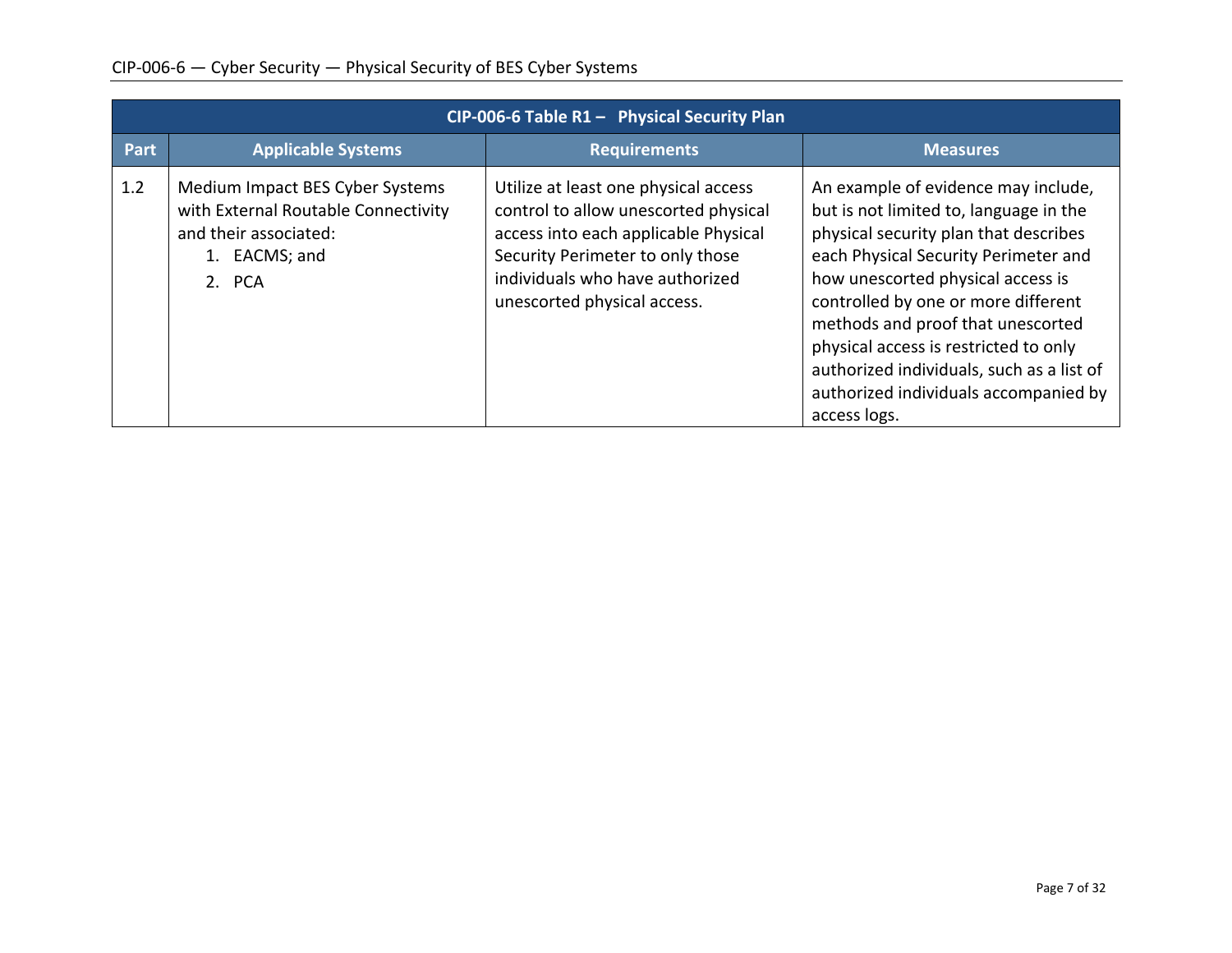|      | $CIP-006-6$ Table R1 - Physical Security Plan                                     |                                                                                                                                                                                                                                                                                                                                                            |                                                                                                                                                                                                                                                                                                                                                                                                                                |  |
|------|-----------------------------------------------------------------------------------|------------------------------------------------------------------------------------------------------------------------------------------------------------------------------------------------------------------------------------------------------------------------------------------------------------------------------------------------------------|--------------------------------------------------------------------------------------------------------------------------------------------------------------------------------------------------------------------------------------------------------------------------------------------------------------------------------------------------------------------------------------------------------------------------------|--|
| Part | <b>Applicable Systems</b>                                                         | <b>Requirements</b>                                                                                                                                                                                                                                                                                                                                        | <b>Measures</b>                                                                                                                                                                                                                                                                                                                                                                                                                |  |
| 1.3  | High Impact BES Cyber Systems and<br>their associated:<br>1. EACMS; and<br>2. PCA | Where technically feasible, utilize two<br>or more different physical access<br>controls (this does not require two<br>completely independent physical<br>access control systems) to collectively<br>allow unescorted physical access into<br>Physical Security Perimeters to only<br>those individuals who have authorized<br>unescorted physical access. | An example of evidence may include,<br>but is not limited to, language in the<br>physical security plan that describes<br>the Physical Security Perimeters and<br>how unescorted physical access is<br>controlled by two or more different<br>methods and proof that unescorted<br>physical access is restricted to only<br>authorized individuals, such as a list of<br>authorized individuals accompanied by<br>access logs. |  |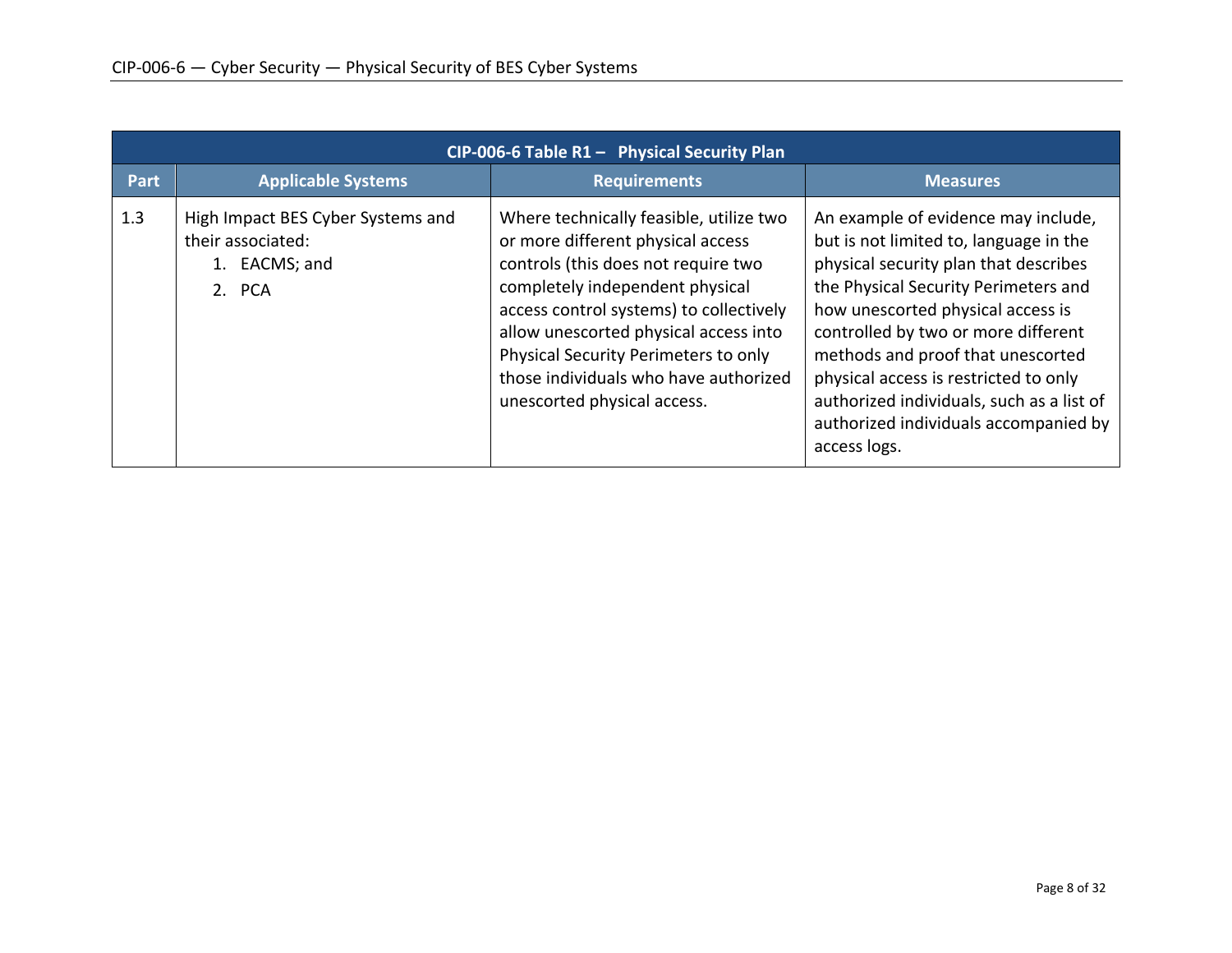| CIP-006-6 Table R1- Physical Security Plan |                                                                                                                                                                                                           |                                                                                                           |                                                                                                                                                                                                           |  |
|--------------------------------------------|-----------------------------------------------------------------------------------------------------------------------------------------------------------------------------------------------------------|-----------------------------------------------------------------------------------------------------------|-----------------------------------------------------------------------------------------------------------------------------------------------------------------------------------------------------------|--|
| Part                                       | <b>Applicable Systems</b>                                                                                                                                                                                 | <b>Requirements</b>                                                                                       | <b>Measures</b>                                                                                                                                                                                           |  |
| 1.4                                        | High Impact BES Cyber Systems and<br>their associated:<br>EACMS; and<br>2. PCA<br>Medium Impact BES Cyber Systems<br>with External Routable Connectivity<br>and their associated:<br>EACMS; and<br>2. PCA | Monitor for unauthorized access<br>through a physical access point into a<br>Physical Security Perimeter. | An example of evidence may include,<br>but is not limited to, documentation of<br>controls that monitor for unauthorized<br>access through a physical access point<br>into a Physical Security Perimeter. |  |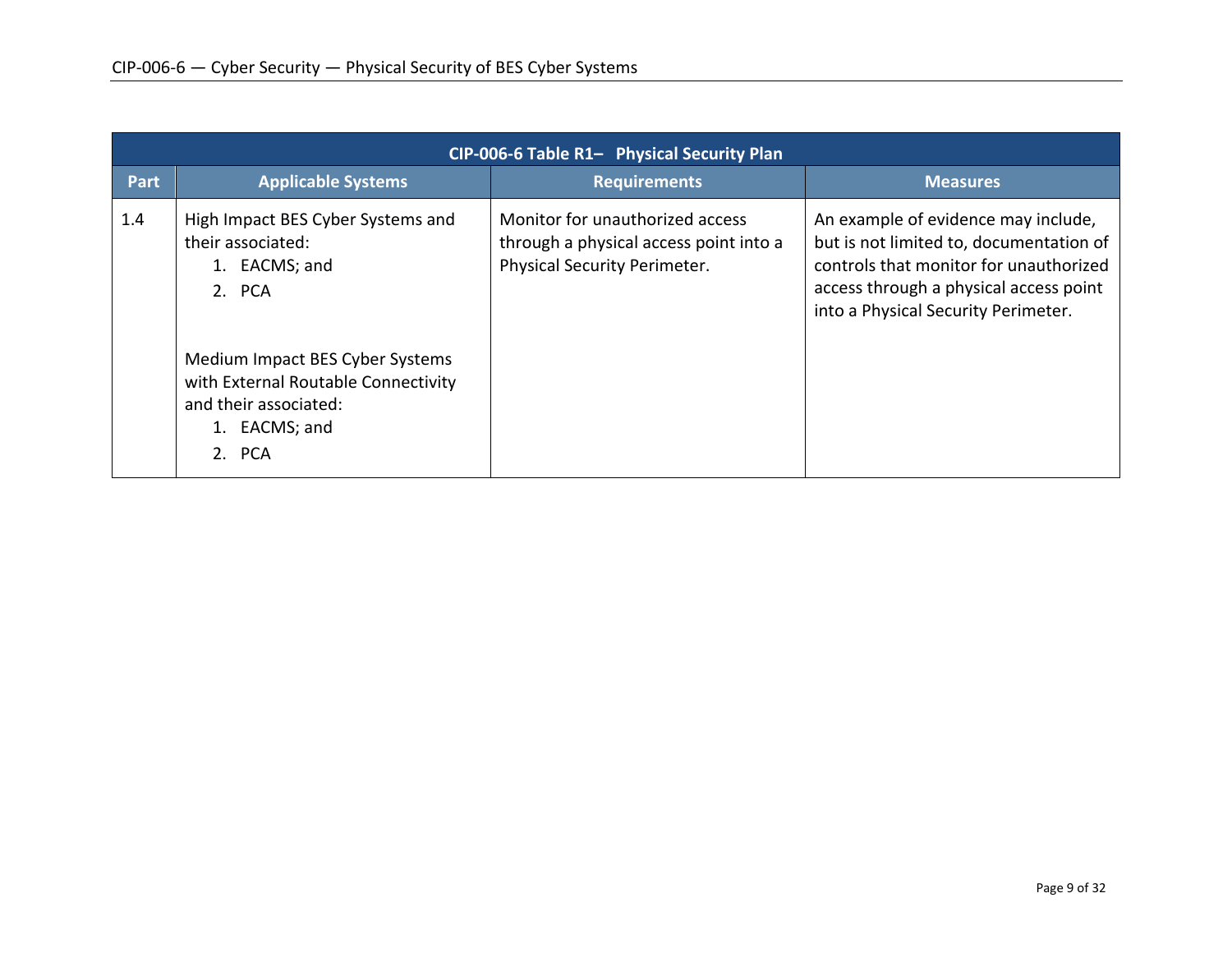|             | CIP-006-6 Table R1- Physical Security Plan                                                                                 |                                                                                                                                                                                                                                              |                                                                                                                                                                                                                                                                                                                                                                           |  |
|-------------|----------------------------------------------------------------------------------------------------------------------------|----------------------------------------------------------------------------------------------------------------------------------------------------------------------------------------------------------------------------------------------|---------------------------------------------------------------------------------------------------------------------------------------------------------------------------------------------------------------------------------------------------------------------------------------------------------------------------------------------------------------------------|--|
| <b>Part</b> | <b>Applicable Systems</b>                                                                                                  | <b>Requirements</b>                                                                                                                                                                                                                          | <b>Measures</b>                                                                                                                                                                                                                                                                                                                                                           |  |
| 1.5         | High Impact BES Cyber Systems and<br>their associated:<br>1. EACMS; and<br>2. PCA                                          | Issue an alarm or alert in response to<br>detected unauthorized access through<br>a physical access point into a Physical<br>Security Perimeter to the personnel<br>identified in the BES Cyber Security<br>Incident response plan within 15 | An example of evidence may include,<br>but is not limited to, language in the<br>physical security plan that describes<br>the issuance of an alarm or alert in<br>response to unauthorized access<br>through a physical access control into                                                                                                                               |  |
|             | Medium Impact BES Cyber Systems<br>with External Routable Connectivity<br>and their associated:<br>1. EACMS; and<br>2. PCA | minutes of detection.                                                                                                                                                                                                                        | a Physical Security Perimeter and<br>additional evidence that the alarm or<br>alert was issued and communicated as<br>identified in the BES Cyber Security<br>Incident Response Plan, such as<br>manual or electronic alarm or alert<br>logs, cell phone or pager logs, or other<br>evidence that documents that the<br>alarm or alert was generated and<br>communicated. |  |
| 1.6         | <b>Physical Access Control Systems (PACS)</b><br>associated with:                                                          | Monitor each Physical Access Control<br>System for unauthorized physical                                                                                                                                                                     | An example of evidence may include,<br>but is not limited to, documentation of<br>controls that monitor for unauthorized<br>physical access to a PACS.                                                                                                                                                                                                                    |  |
|             | High Impact BES Cyber<br>Systems, or                                                                                       | access to a Physical Access Control<br>System.                                                                                                                                                                                               |                                                                                                                                                                                                                                                                                                                                                                           |  |
|             | Medium Impact BES Cyber<br>$\bullet$<br>Systems with External Routable<br>Connectivity                                     |                                                                                                                                                                                                                                              |                                                                                                                                                                                                                                                                                                                                                                           |  |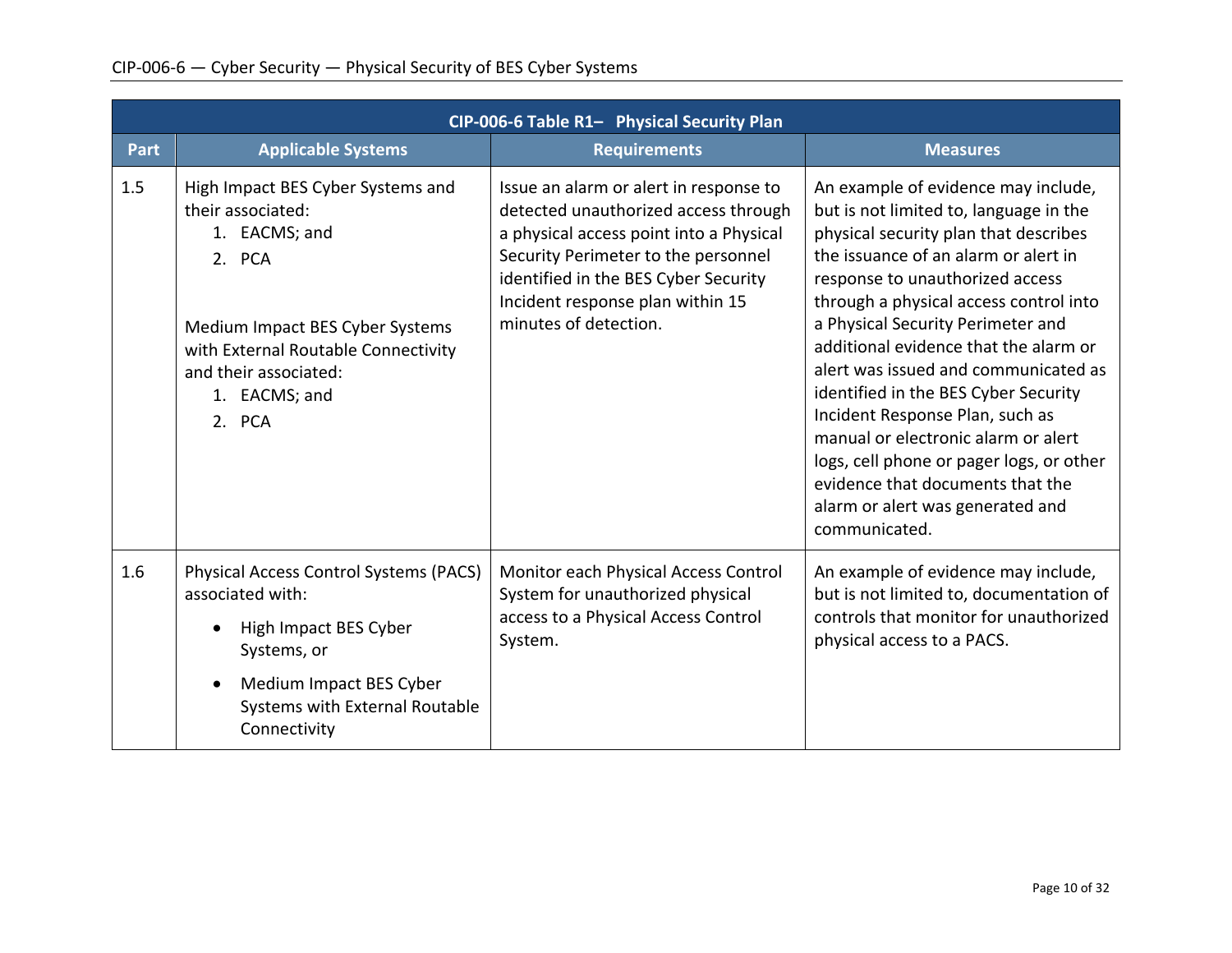|             | CIP-006-6 Table R1- Physical Security Plan                                                                                                                                      |                                                                                                                                                                                                                                                  |                                                                                                                                                                                                                                                                                                                                                                                                                                                                                                                                                        |  |
|-------------|---------------------------------------------------------------------------------------------------------------------------------------------------------------------------------|--------------------------------------------------------------------------------------------------------------------------------------------------------------------------------------------------------------------------------------------------|--------------------------------------------------------------------------------------------------------------------------------------------------------------------------------------------------------------------------------------------------------------------------------------------------------------------------------------------------------------------------------------------------------------------------------------------------------------------------------------------------------------------------------------------------------|--|
| <b>Part</b> | <b>Applicable Systems</b>                                                                                                                                                       | <b>Requirements</b>                                                                                                                                                                                                                              | <b>Measures</b>                                                                                                                                                                                                                                                                                                                                                                                                                                                                                                                                        |  |
| 1.7         | Physical Access Control Systems (PACS)<br>associated with:<br>High Impact BES Cyber<br>Systems, or<br>Medium Impact BES Cyber<br>Systems with External Routable<br>Connectivity | Issue an alarm or alert in response to<br>detected unauthorized physical access<br>to a Physical Access Control System to<br>the personnel identified in the BES<br>Cyber Security Incident response plan<br>within 15 minutes of the detection. | An example of evidence may include,<br>but is not limited to, language in the<br>physical security plan that describes<br>the issuance of an alarm or alert in<br>response to unauthorized physical<br>access to Physical Access Control<br>Systems and additional evidence that<br>the alarm or alerts was issued and<br>communicated as identified in the BES<br>Cyber Security Incident Response Plan,<br>such as alarm or alert logs, cell phone<br>or pager logs, or other evidence that<br>the alarm or alert was generated and<br>communicated. |  |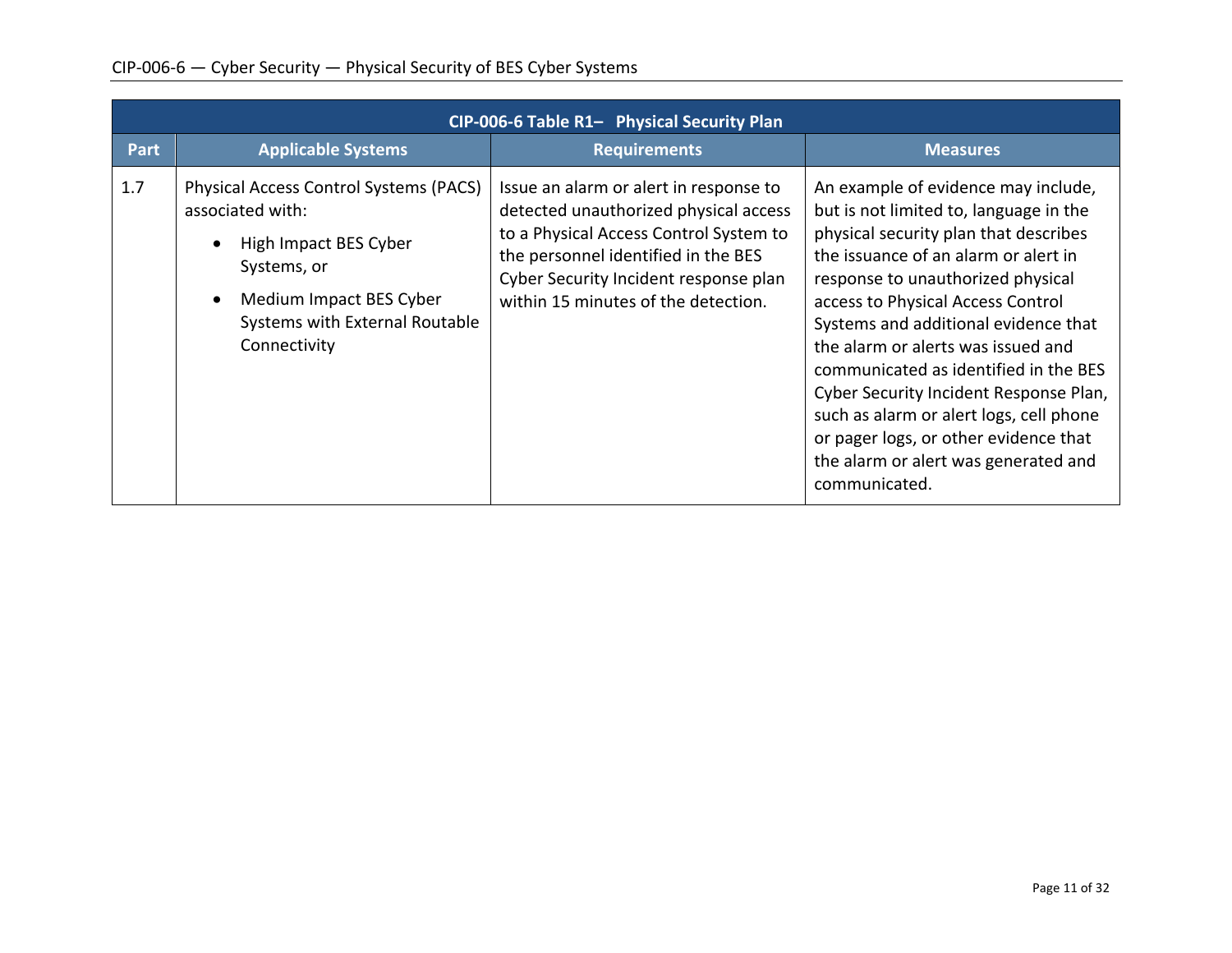| $CIP-006-6$ Table R1 - Physical Security Plan |                                                                                                                                                                                                                 |                                                                                                                                                                                                                                                                      |                                                                                                                                                                                                                                                                                                                                                                                                                                                                            |
|-----------------------------------------------|-----------------------------------------------------------------------------------------------------------------------------------------------------------------------------------------------------------------|----------------------------------------------------------------------------------------------------------------------------------------------------------------------------------------------------------------------------------------------------------------------|----------------------------------------------------------------------------------------------------------------------------------------------------------------------------------------------------------------------------------------------------------------------------------------------------------------------------------------------------------------------------------------------------------------------------------------------------------------------------|
| Part                                          | <b>Applicable Systems</b>                                                                                                                                                                                       | <b>Requirements</b>                                                                                                                                                                                                                                                  | <b>Measures</b>                                                                                                                                                                                                                                                                                                                                                                                                                                                            |
| 1.8                                           | High Impact BES Cyber Systems and<br>their associated:<br>1. EACMS; and<br>2. PCA<br>Medium Impact BES Cyber Systems<br>with External Routable Connectivity<br>and their associated:<br>1. EACMS; and<br>2. PCA | Log (through automated means or by<br>personnel who control entry) entry of<br>each individual with authorized<br>unescorted physical access into each<br>Physical Security Perimeter, with<br>information to identify the individual<br>and date and time of entry. | An example of evidence may include,<br>but is not limited to, language in the<br>physical security plan that describes<br>logging and recording of physical entry<br>into each Physical Security Perimeter<br>and additional evidence to<br>demonstrate that this logging has<br>been implemented, such as logs of<br>physical access into Physical Security<br>Perimeters that show the individual<br>and the date and time of entry into<br>Physical Security Perimeter. |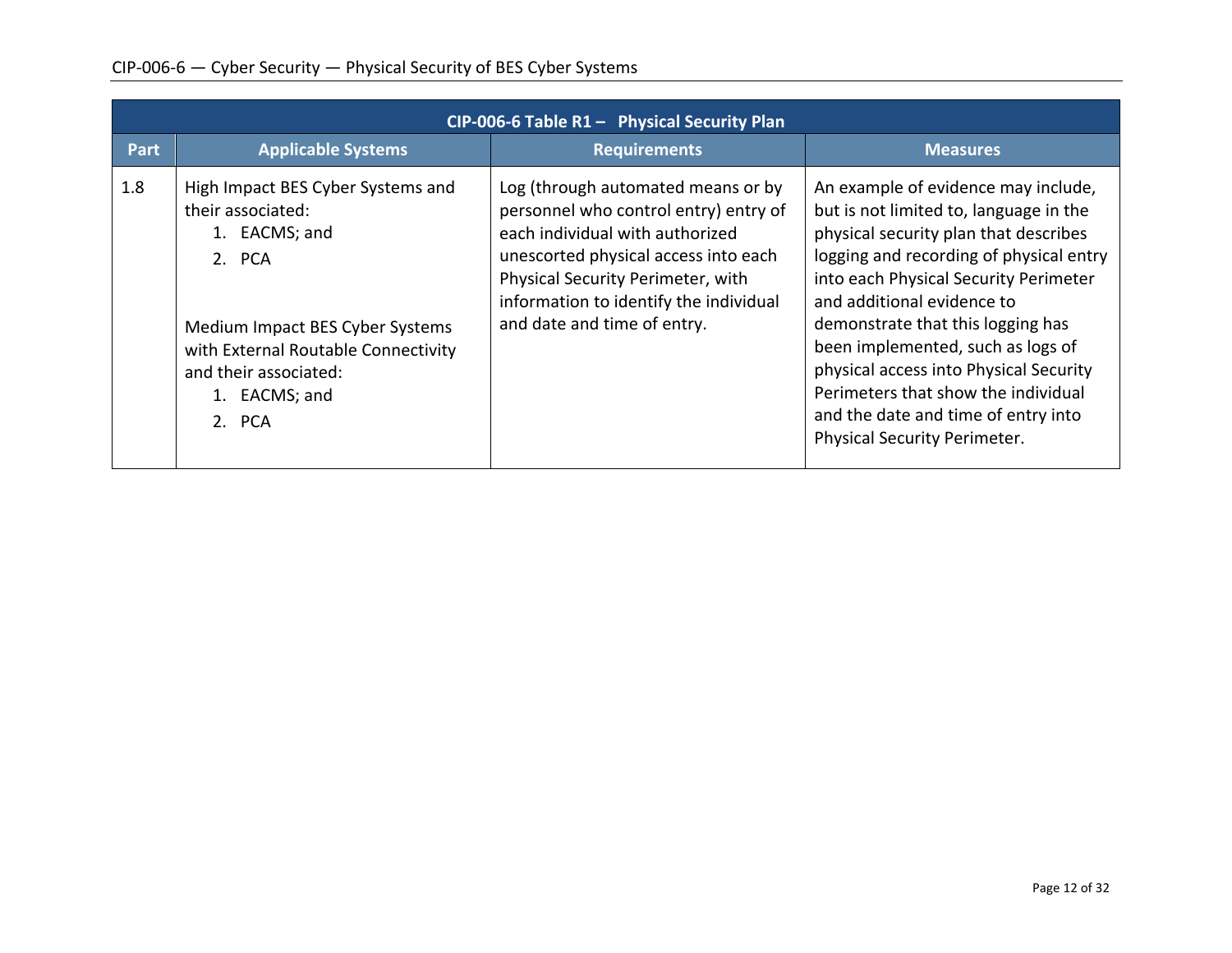|             | CIP-006-6 Table $R1 -$ Physical Security Plan                                                                                                                                                                   |                                                                                                                                                                                     |                                                                                                                                                                                                                                           |  |
|-------------|-----------------------------------------------------------------------------------------------------------------------------------------------------------------------------------------------------------------|-------------------------------------------------------------------------------------------------------------------------------------------------------------------------------------|-------------------------------------------------------------------------------------------------------------------------------------------------------------------------------------------------------------------------------------------|--|
| <b>Part</b> | <b>Applicable Systems</b>                                                                                                                                                                                       | <b>Requirements</b>                                                                                                                                                                 | <b>Measures</b>                                                                                                                                                                                                                           |  |
| 1.9         | High Impact BES Cyber Systems and<br>their associated:<br>1. EACMS; and<br>2. PCA<br>Medium Impact BES Cyber Systems<br>with External Routable Connectivity<br>and their associated:<br>1. EACMS; and<br>2. PCA | Retain physical access logs of entry of<br>individuals with authorized unescorted<br>physical access into each Physical<br>Security Perimeter for at least ninety<br>calendar days. | An example of evidence may include,<br>but is not limited to, dated<br>documentation such as logs of physical<br>access into Physical Security<br>Perimeters that show the date and<br>time of entry into Physical Security<br>Perimeter. |  |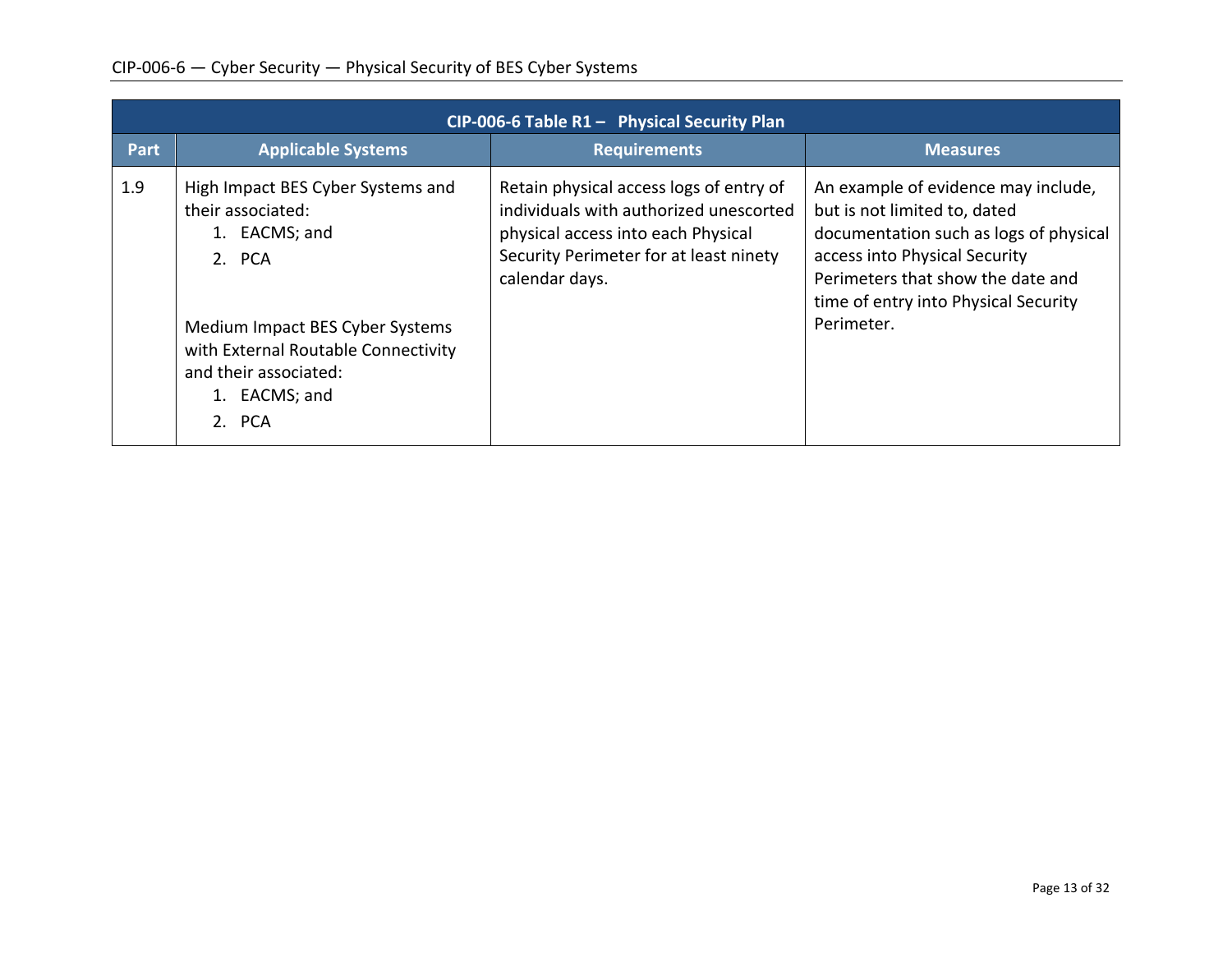|             | CIP-006-6 Table R1 - Physical Security Plan                                                                                                                                       |                                                                                                                                                                                                                                                                                                                                                                                                                                                                                                                                                                                                                                                                                                                                                                                                                                                                                                                                                               |                                                                                                                                                                                                                                                                                                                        |  |
|-------------|-----------------------------------------------------------------------------------------------------------------------------------------------------------------------------------|---------------------------------------------------------------------------------------------------------------------------------------------------------------------------------------------------------------------------------------------------------------------------------------------------------------------------------------------------------------------------------------------------------------------------------------------------------------------------------------------------------------------------------------------------------------------------------------------------------------------------------------------------------------------------------------------------------------------------------------------------------------------------------------------------------------------------------------------------------------------------------------------------------------------------------------------------------------|------------------------------------------------------------------------------------------------------------------------------------------------------------------------------------------------------------------------------------------------------------------------------------------------------------------------|--|
| <b>Part</b> | <b>Applicable Systems</b>                                                                                                                                                         | <b>Requirements</b>                                                                                                                                                                                                                                                                                                                                                                                                                                                                                                                                                                                                                                                                                                                                                                                                                                                                                                                                           | <b>Measures</b>                                                                                                                                                                                                                                                                                                        |  |
| 1.10        | High Impact BES Cyber Systems and<br>their associated:<br><b>PCA</b><br>$\bullet$<br>Medium Impact BES Cyber Systems<br>at Control Centers and their<br>associated:<br><b>PCA</b> | Restrict physical access to cabling and<br>other nonprogrammable communication<br>components used for connection<br>between applicable Cyber Assets within<br>the same Electronic Security Perimeter in<br>those instances when such cabling and<br>components are located outside of a<br>Physical Security Perimeter.<br>Where physical access restrictions to<br>such cabling and components are not<br>implemented, the Responsible Entity<br>shall document and implement one or<br>more of the following:<br>encryption of data that transits<br>such cabling and components; or<br>monitoring the status of the<br>$\bullet$<br>communication link composed of<br>such cabling and components and<br>issuing an alarm or alert in<br>response to detected<br>communication failures to the<br>personnel identified in the BES<br><b>Cyber Security Incident response</b><br>plan within 15 minutes of<br>detection; or<br>an equally effective logical | An example of evidence may include,<br>but is not limited to, records of the<br>Responsible Entity's implementation<br>of the physical access restrictions (e.g.,<br>cabling and components secured<br>through conduit or secured cable<br>trays) encryption, monitoring, or<br>equally effective logical protections. |  |
|             |                                                                                                                                                                                   | protection.                                                                                                                                                                                                                                                                                                                                                                                                                                                                                                                                                                                                                                                                                                                                                                                                                                                                                                                                                   |                                                                                                                                                                                                                                                                                                                        |  |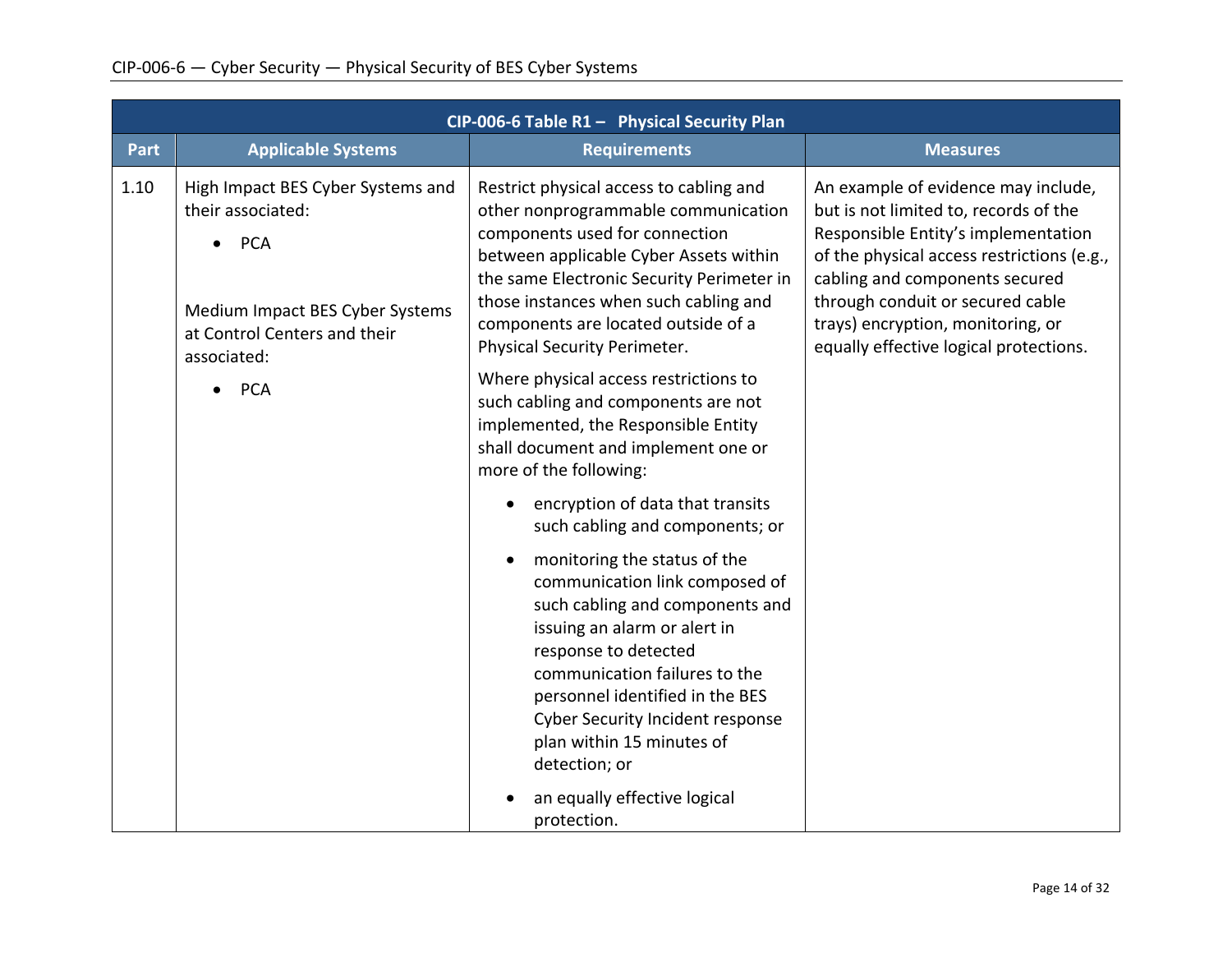- **R2.** Each Responsible Entity shall implement one or more documented visitor control program(s) that include each of the applicable requirement parts in *CIP-006-6 Table R2 – Visitor Control Program. [Violation Risk Factor: Medium] [Time Horizon: Same Day Operations.]*
- **M2.** Evidence must include one or more documented visitor control programs that collectively include each of the applicable requirement parts in *CIP-006-6 Table R2 – Visitor Control Program* and additional evidence to demonstrate implementation as described in the Measures column of the table.

|             | CIP-006-6 Table R2 - Visitor Control Program                                                                                                                                                                    |                                                                                                                                                                                                                                                    |                                                                                                                                                                                                                                                                                                               |  |
|-------------|-----------------------------------------------------------------------------------------------------------------------------------------------------------------------------------------------------------------|----------------------------------------------------------------------------------------------------------------------------------------------------------------------------------------------------------------------------------------------------|---------------------------------------------------------------------------------------------------------------------------------------------------------------------------------------------------------------------------------------------------------------------------------------------------------------|--|
| <b>Part</b> | <b>Applicable Systems</b>                                                                                                                                                                                       | <b>Requirements</b>                                                                                                                                                                                                                                | <b>Measures</b>                                                                                                                                                                                                                                                                                               |  |
| 2.1         | High Impact BES Cyber Systems and<br>their associated:<br>1. EACMS; and<br>2. PCA<br>Medium Impact BES Cyber Systems<br>with External Routable Connectivity<br>and their associated:<br>1. EACMS; and<br>2. PCA | Require continuous escorted access of<br>visitors (individuals who are provided<br>access but are not authorized for<br>unescorted physical access) within<br>each Physical Security Perimeter,<br>except during CIP Exceptional<br>Circumstances. | An example of evidence may include,<br>but is not limited to, language in a<br>visitor control program that requires<br>continuous escorted access of visitors<br>within Physical Security Perimeters and<br>additional evidence to demonstrate<br>that the process was implemented,<br>such as visitor logs. |  |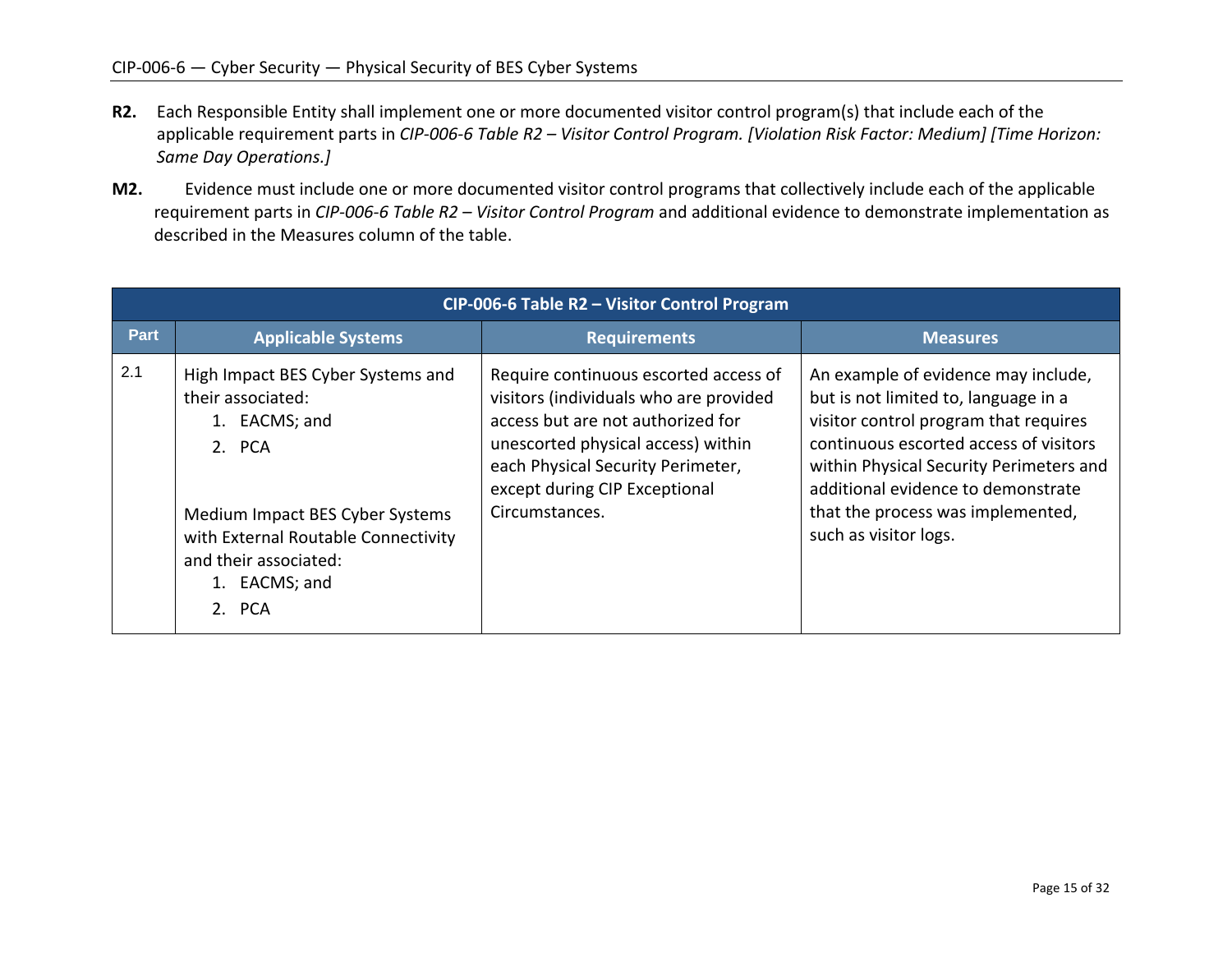|      | CIP-006-6 Table R2 - Visitor Control Program                                                                                                                                                                    |                                                                                                                                                                                                                                                                                                                                              |                                                                                                                                                                                                                                                                                                                                                              |  |
|------|-----------------------------------------------------------------------------------------------------------------------------------------------------------------------------------------------------------------|----------------------------------------------------------------------------------------------------------------------------------------------------------------------------------------------------------------------------------------------------------------------------------------------------------------------------------------------|--------------------------------------------------------------------------------------------------------------------------------------------------------------------------------------------------------------------------------------------------------------------------------------------------------------------------------------------------------------|--|
| Part | <b>Applicable Systems</b>                                                                                                                                                                                       | <b>Requirements</b>                                                                                                                                                                                                                                                                                                                          | <b>Measures</b>                                                                                                                                                                                                                                                                                                                                              |  |
| 2.2  | High Impact BES Cyber Systems and<br>their associated:<br>1. EACMS; and<br>2. PCA<br>Medium Impact BES Cyber Systems<br>with External Routable Connectivity<br>and their associated:<br>1. EACMS; and<br>2. PCA | Require manual or automated logging<br>of visitor entry into and exit from the<br>Physical Security Perimeter that<br>includes date and time of the initial<br>entry and last exit, the visitor's name,<br>and the name of an individual point of<br>contact responsible for the visitor,<br>except during CIP Exceptional<br>Circumstances. | An example of evidence may include,<br>but is not limited to, language in a<br>visitor control program that requires<br>continuous escorted access of visitors<br>within Physical Security Perimeters and<br>additional evidence to demonstrate<br>that the process was implemented,<br>such as dated visitor logs that include<br>the required information. |  |
| 2.3  | High Impact BES Cyber Systems and<br>their associated:<br>1. EACMS; and<br>2. PCA<br>Medium Impact BES Cyber Systems<br>with External Routable Connectivity<br>and their associated:<br>1. EACMS; and<br>2. PCA | Retain visitor logs for at least ninety<br>calendar days.                                                                                                                                                                                                                                                                                    | An example of evidence may include,<br>but is not limited to, documentation<br>showing logs have been retained for at<br>least ninety calendar days.                                                                                                                                                                                                         |  |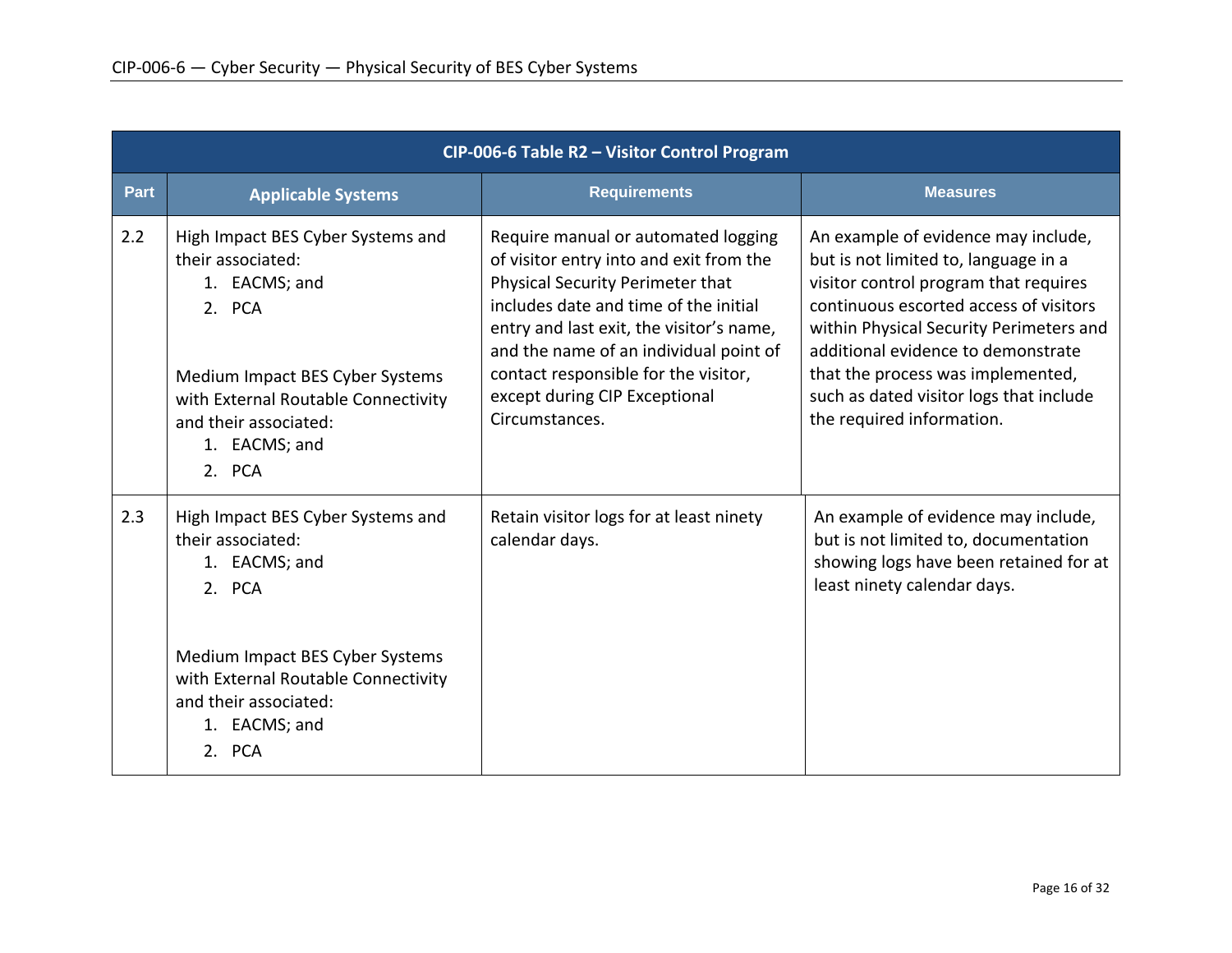- **R3.** Each Responsible Entity shall implement one or more documented Physical Access Control System maintenance and testing program(s) that collectively include each of the applicable requirement parts in *CIP-006-6 Table R3 – Maintenance and Testing Program*. *[Violation Risk Factor: Medium] [Time Horizon: Long Term Planning].*
- **M3.** Evidence must include each of the documented Physical Access Control System maintenance and testing programs that collectively include each of the applicable requirement parts in *CIP-006-6 Table R3 – Maintenance and Testing Program* and additional evidence to demonstrate implementation as described in the Measures column of the table.

|      | CIP-006-6 Table R3 - Physical Access Control System Maintenance and Testing Program                                                                                                                                                                                                                                                                                                       |                                                                                                                                                                                                                                   |                                                                                                                                                                                                                                                                                                                                                                                                                                                                                                                                                                                                                |  |
|------|-------------------------------------------------------------------------------------------------------------------------------------------------------------------------------------------------------------------------------------------------------------------------------------------------------------------------------------------------------------------------------------------|-----------------------------------------------------------------------------------------------------------------------------------------------------------------------------------------------------------------------------------|----------------------------------------------------------------------------------------------------------------------------------------------------------------------------------------------------------------------------------------------------------------------------------------------------------------------------------------------------------------------------------------------------------------------------------------------------------------------------------------------------------------------------------------------------------------------------------------------------------------|--|
| Part | <b>Applicable Systems</b>                                                                                                                                                                                                                                                                                                                                                                 | <b>Requirement</b>                                                                                                                                                                                                                | <b>Measures</b>                                                                                                                                                                                                                                                                                                                                                                                                                                                                                                                                                                                                |  |
| 3.1  | Physical Access Control Systems (PACS)<br>associated with:<br>High Impact BES Cyber Systems, or<br>Medium Impact BES Cyber Systems<br>with External Routable Connectivity<br>Locally mounted hardware or devices<br>at the Physical Security Perimeter<br>associated with:<br>High Impact BES Cyber Systems, or<br>Medium Impact BES Cyber Systems<br>with External Routable Connectivity | Maintenance and testing of each<br>Physical Access Control System and<br>locally mounted hardware or devices at<br>the Physical Security Perimeter at least<br>once every 24 calendar months to<br>ensure they function properly. | An example of evidence may include,<br>but is not limited to, a maintenance<br>and testing program that provides for<br>testing each Physical Access Control<br>System and locally mounted hardware<br>or devices associated with each<br>applicable Physical Security Perimeter<br>at least once every 24 calendar months<br>and additional evidence to<br>demonstrate that this testing was<br>done, such as dated maintenance<br>records, or other documentation<br>showing testing and maintenance has<br>been performed on each applicable<br>device or system at least once every 24<br>calendar months. |  |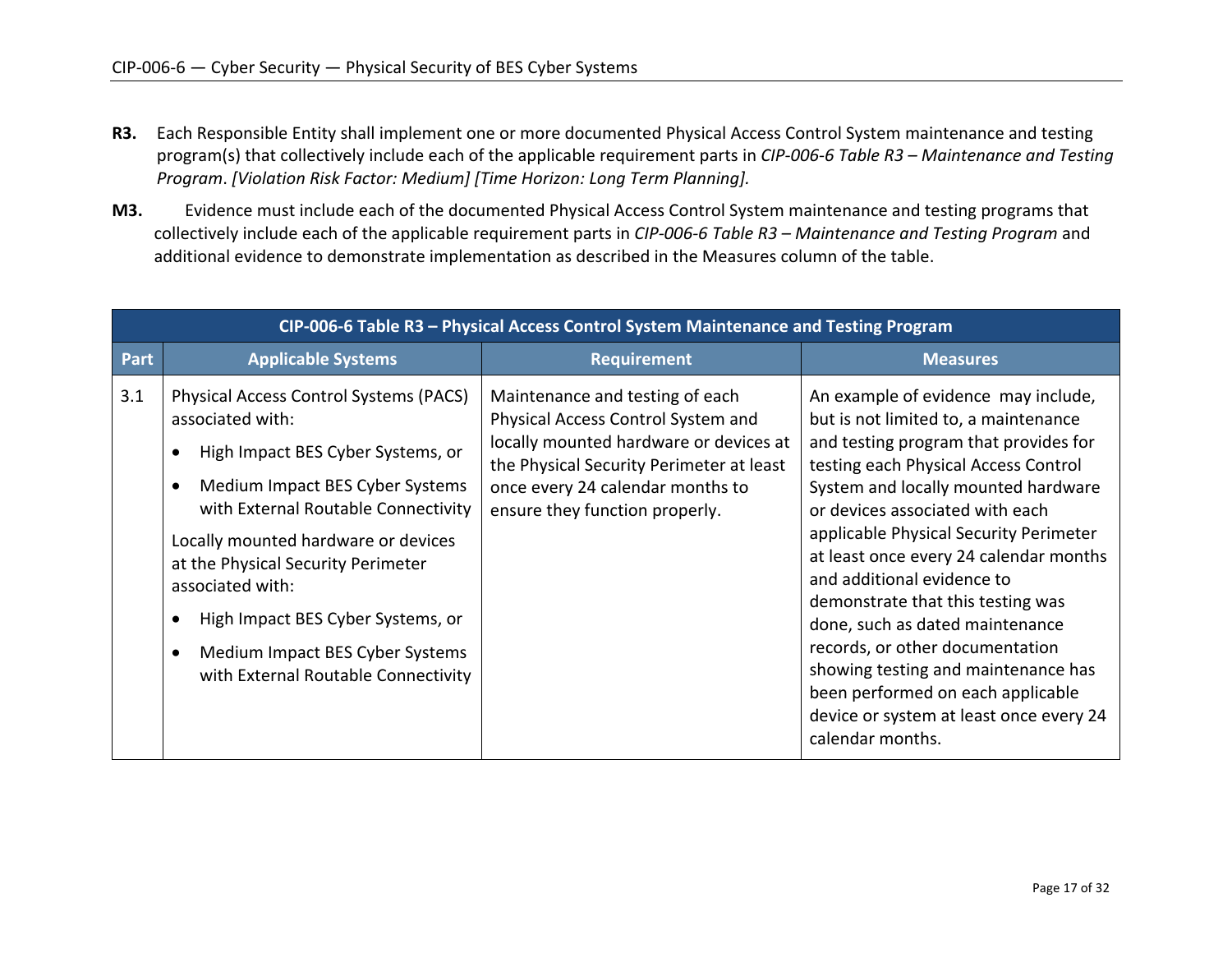# **C. Compliance**

### **1. Compliance Monitoring Process:**

## **1.1. Compliance Enforcement Authority:**

As defined in the NERC Rules of Procedure, "Compliance Enforcement Authority" (CEA) means NERC or the Regional Entity in their respective roles of monitoring and enforcing compliance with the NERC Reliability Standards.

### **1.2. Evidence Retention:**

The following evidence retention periods identify the period of time an entity is required to retain specific evidence to demonstrate compliance. For instances where the evidence retention period specified below is shorter than the time since the last audit, the CEA may ask an entity to provide other evidence to show that it was compliant for the full time period since the last audit.

The Responsible Entity shall keep data or evidence to show compliance as identified below unless directed by its CEA to retain specific evidence for a longer period of time as part of an investigation:

- Each Responsible Entity shall retain evidence of each requirement in this standard for three calendar years.
- If a Responsible Entity is found non-compliant, it shall keep information related to the non-compliance until mitigation is complete and approved or for the time specified above, whichever is longer.
- The CEA shall keep the last audit records and all requested and submitted subsequent audit records.

### **1.3. Compliance Monitoring and Assessment Processes:**

Compliance Audits Self-Certifications Spot Checking Compliance Investigations Self-Reporting **Complaints 1.4. Additional Compliance Information:**

None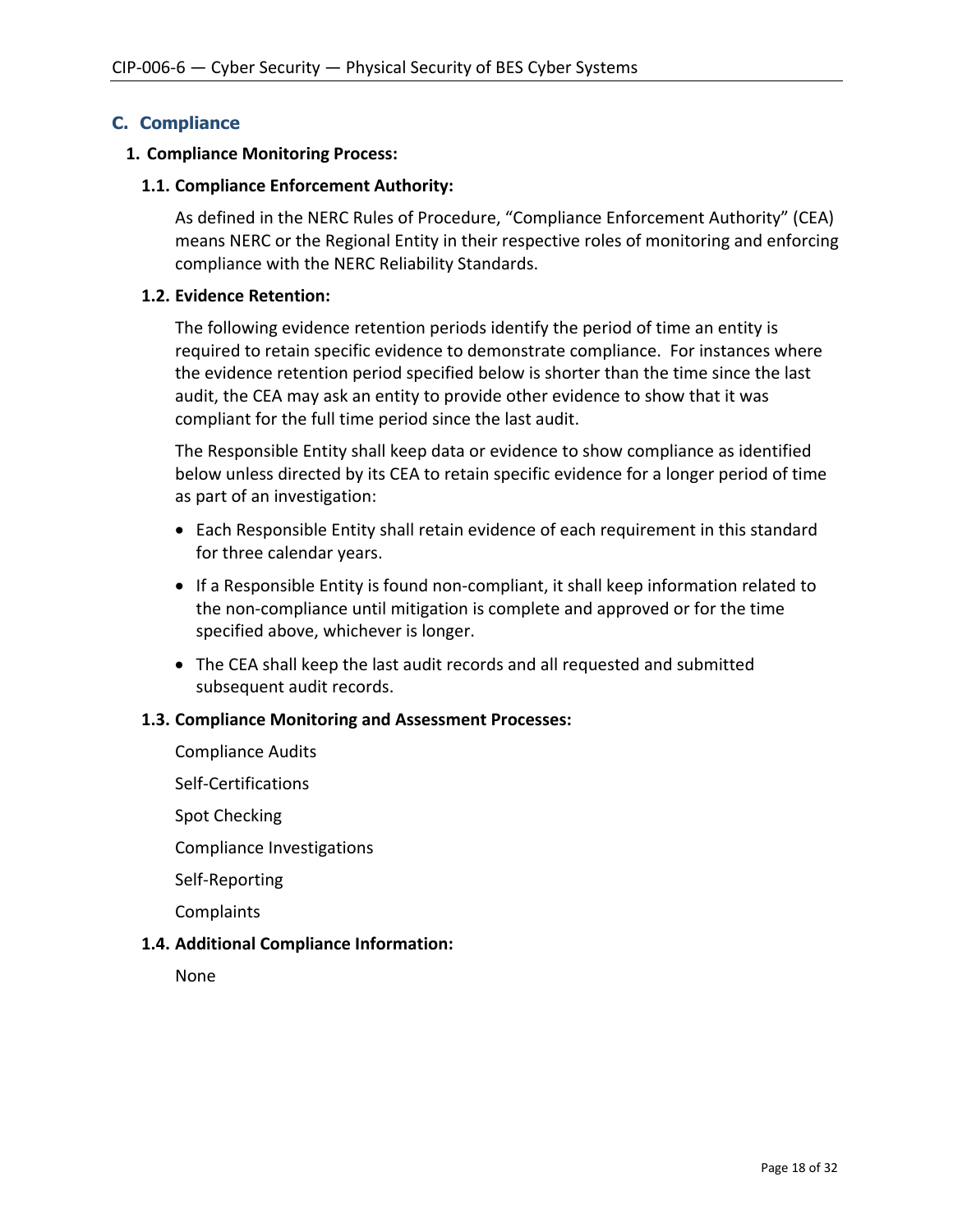# **2. Table of Compliance Elements**

| R# | <b>Time</b><br><b>VRF</b>                                            |               | <b>Violation Severity Levels (CIP-006-6)</b> |                     |                 |                                                                                                                                                                                              |
|----|----------------------------------------------------------------------|---------------|----------------------------------------------|---------------------|-----------------|----------------------------------------------------------------------------------------------------------------------------------------------------------------------------------------------|
|    | <b>Horizon</b>                                                       |               | <b>Lower VSL</b>                             | <b>Moderate VSL</b> | <b>High VSL</b> | <b>Severe VSL</b>                                                                                                                                                                            |
| R1 | <b>Long Term</b><br><b>Planning</b><br>Same-Day<br><b>Operations</b> | <b>Medium</b> | N/A                                          | N/A                 | N/A             | The Responsible Entity<br>did not document or<br>implement physical<br>security plans. (R1)<br><b>OR</b>                                                                                     |
|    |                                                                      |               |                                              |                     |                 | The Responsible Entity<br>did not document or<br>implement operational<br>or procedural controls<br>to restrict physical<br>access. (1.1)                                                    |
|    |                                                                      |               |                                              |                     |                 | <b>OR</b>                                                                                                                                                                                    |
|    |                                                                      |               |                                              |                     |                 | The Responsible Entity<br>has documented and<br>implemented physical<br>access controls, but at<br>least one control does<br>not exist to restrict<br>access to Applicable<br>Systems. (1.2) |
|    |                                                                      |               |                                              |                     |                 | <b>OR</b>                                                                                                                                                                                    |
|    |                                                                      |               |                                              |                     |                 | The Responsible Entity<br>has documented and<br>implemented physical                                                                                                                         |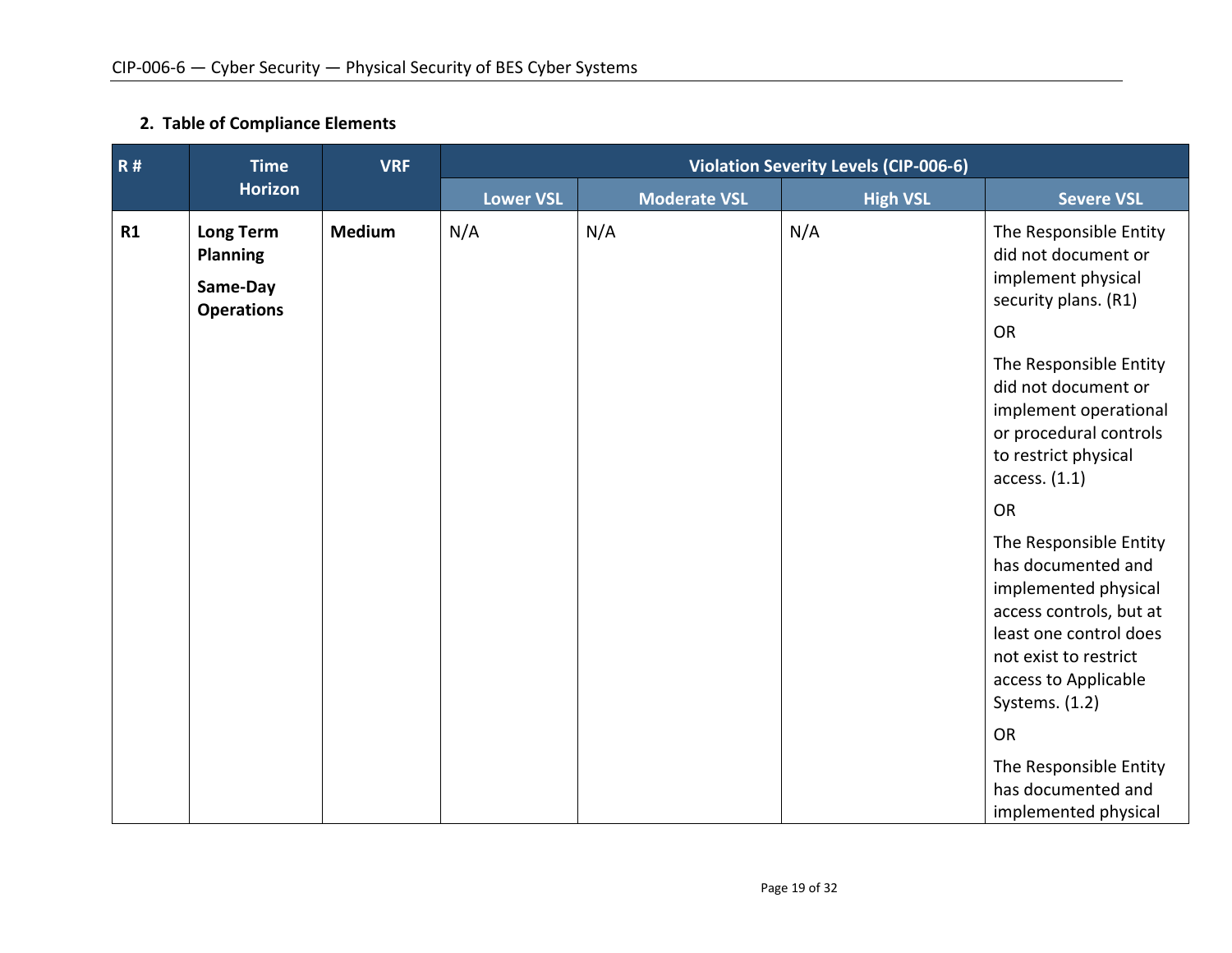| <b>R#</b> | <b>Time</b>    | <b>VRF</b> | <b>Violation Severity Levels (CIP-006-6)</b> |                     |                                      |                                                                                                                                                                                                                                                                           |
|-----------|----------------|------------|----------------------------------------------|---------------------|--------------------------------------|---------------------------------------------------------------------------------------------------------------------------------------------------------------------------------------------------------------------------------------------------------------------------|
|           | <b>Horizon</b> |            | Lower VSL                                    | <b>Moderate VSL</b> | <b>High VSL</b><br><b>Severe VSL</b> |                                                                                                                                                                                                                                                                           |
|           |                |            |                                              |                     |                                      | access controls, but at<br>least two different<br>controls do not exist to<br>restrict access to<br>Applicable Systems.<br>(1.3)                                                                                                                                          |
|           |                |            |                                              |                     |                                      | <b>OR</b>                                                                                                                                                                                                                                                                 |
|           |                |            |                                              |                     |                                      | The Responsible Entity<br>does not have a process<br>to monitor for<br>unauthorized access<br>through a physical<br>access point into a<br><b>Physical Security</b><br>Perimeter. (1.4)                                                                                   |
|           |                |            |                                              |                     |                                      | <b>OR</b>                                                                                                                                                                                                                                                                 |
|           |                |            |                                              |                     |                                      | The Responsible Entity<br>does not have a process<br>to alert for detected<br>unauthorized access<br>through a physical<br>access point into a<br><b>Physical Security</b><br>Perimeter or to<br>communicate such<br>alerts within 15 minutes<br>to identified personnel. |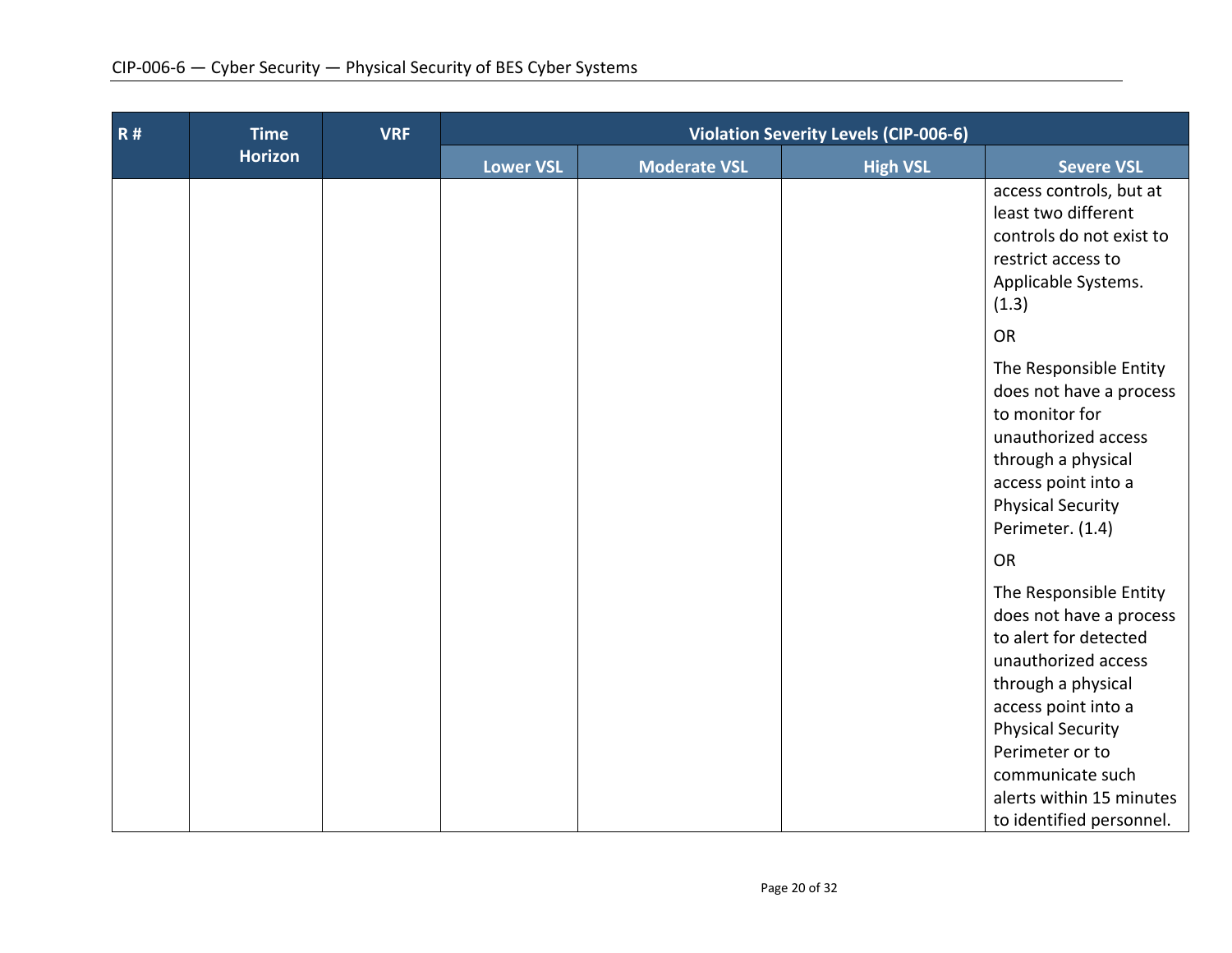| <b>R#</b> | <b>Time</b>    | <b>VRF</b> | <b>Violation Severity Levels (CIP-006-6)</b> |                     |                 |                                                                                                                                                                                                                                              |
|-----------|----------------|------------|----------------------------------------------|---------------------|-----------------|----------------------------------------------------------------------------------------------------------------------------------------------------------------------------------------------------------------------------------------------|
|           | <b>Horizon</b> |            | <b>Lower VSL</b>                             | <b>Moderate VSL</b> | <b>High VSL</b> | <b>Severe VSL</b>                                                                                                                                                                                                                            |
|           |                |            |                                              |                     |                 | (1.5)                                                                                                                                                                                                                                        |
|           |                |            |                                              |                     |                 | OR                                                                                                                                                                                                                                           |
|           |                |            |                                              |                     |                 | The Responsible Entity<br>does not have a process<br>to monitor each Physical<br><b>Access Control System</b><br>for unauthorized<br>physical access to a<br><b>Physical Access Control</b><br>Systems. (1.6)                                |
|           |                |            |                                              |                     |                 | <b>OR</b>                                                                                                                                                                                                                                    |
|           |                |            |                                              |                     |                 | The Responsible Entity<br>does not have a process<br>to alert for<br>unauthorized physical<br>access to Physical<br><b>Access Control Systems</b><br>or to communicate such<br>alerts within 15 minutes<br>to identified personnel.<br>(1.7) |
|           |                |            |                                              |                     |                 | OR                                                                                                                                                                                                                                           |
|           |                |            |                                              |                     |                 | The Responsible Entity<br>does not have a process<br>to log authorized<br>physical entry into each                                                                                                                                           |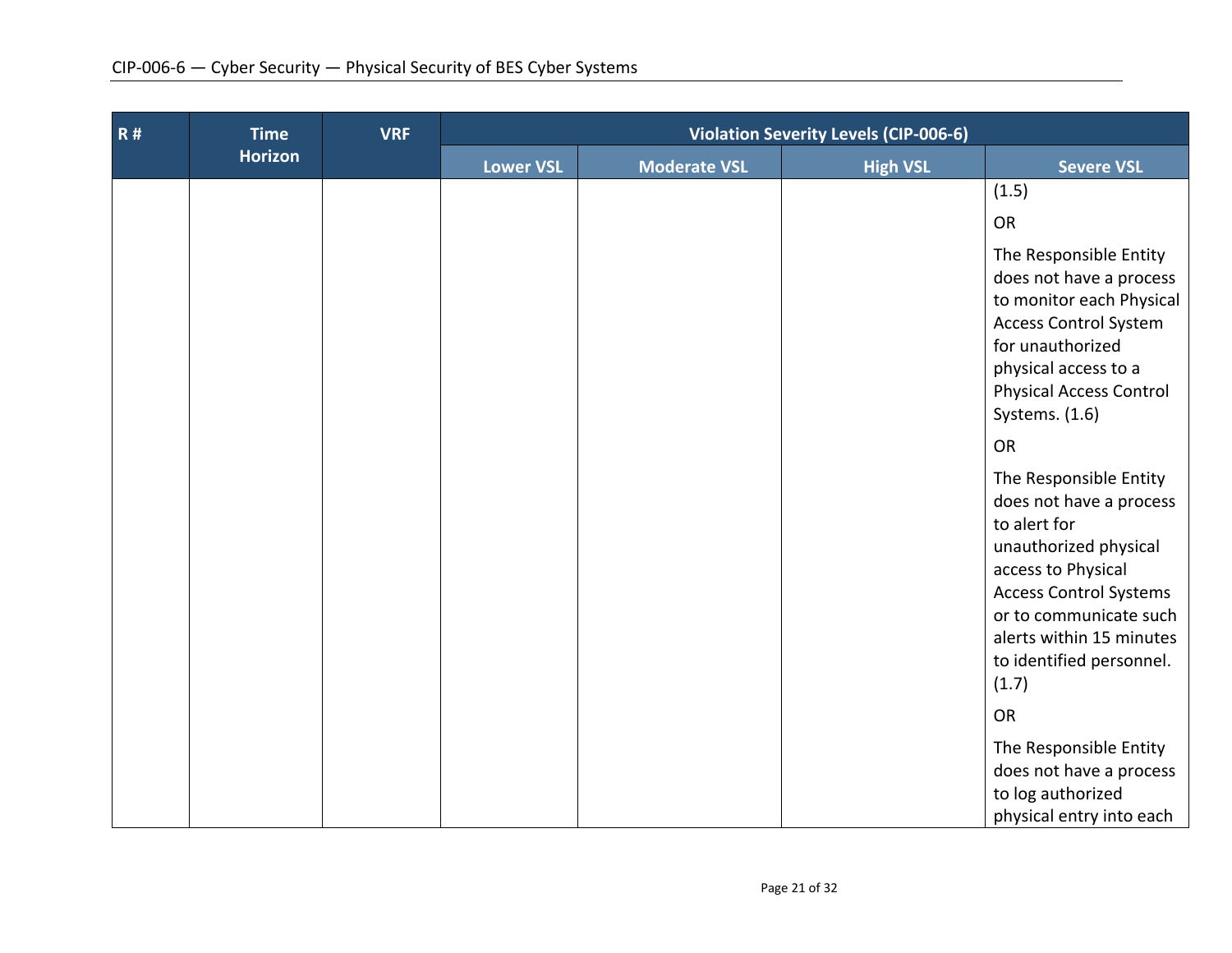| <b>R#</b> | <b>Time</b>    | <b>VRF</b> | <b>Violation Severity Levels (CIP-006-6)</b> |                     |                 |                                                                                                                                                                                                                                                                                |
|-----------|----------------|------------|----------------------------------------------|---------------------|-----------------|--------------------------------------------------------------------------------------------------------------------------------------------------------------------------------------------------------------------------------------------------------------------------------|
|           | <b>Horizon</b> |            | <b>Lower VSL</b>                             | <b>Moderate VSL</b> | <b>High VSL</b> | <b>Severe VSL</b>                                                                                                                                                                                                                                                              |
|           |                |            |                                              |                     |                 | <b>Physical Security</b><br>Perimeter with<br>sufficient information to<br>identify the individual<br>and date and time of<br>entry. (1.8)                                                                                                                                     |
|           |                |            |                                              |                     |                 | <b>OR</b>                                                                                                                                                                                                                                                                      |
|           |                |            |                                              |                     |                 | The Responsible Entity<br>does not have a process<br>to retain physical access<br>logs for 90 calendar<br>days. (1.9)                                                                                                                                                          |
|           |                |            |                                              |                     |                 | OR                                                                                                                                                                                                                                                                             |
|           |                |            |                                              |                     |                 | The Responsible Entity<br>did not document or<br>implement physical<br>access restrictions,<br>encryption, monitoring<br>or equally effective<br>logical protections for<br>cabling and other<br>nonprogrammable<br>communication<br>components used for<br>connection between |
|           |                |            |                                              |                     |                 | applicable Cyber Assets<br>within the same                                                                                                                                                                                                                                     |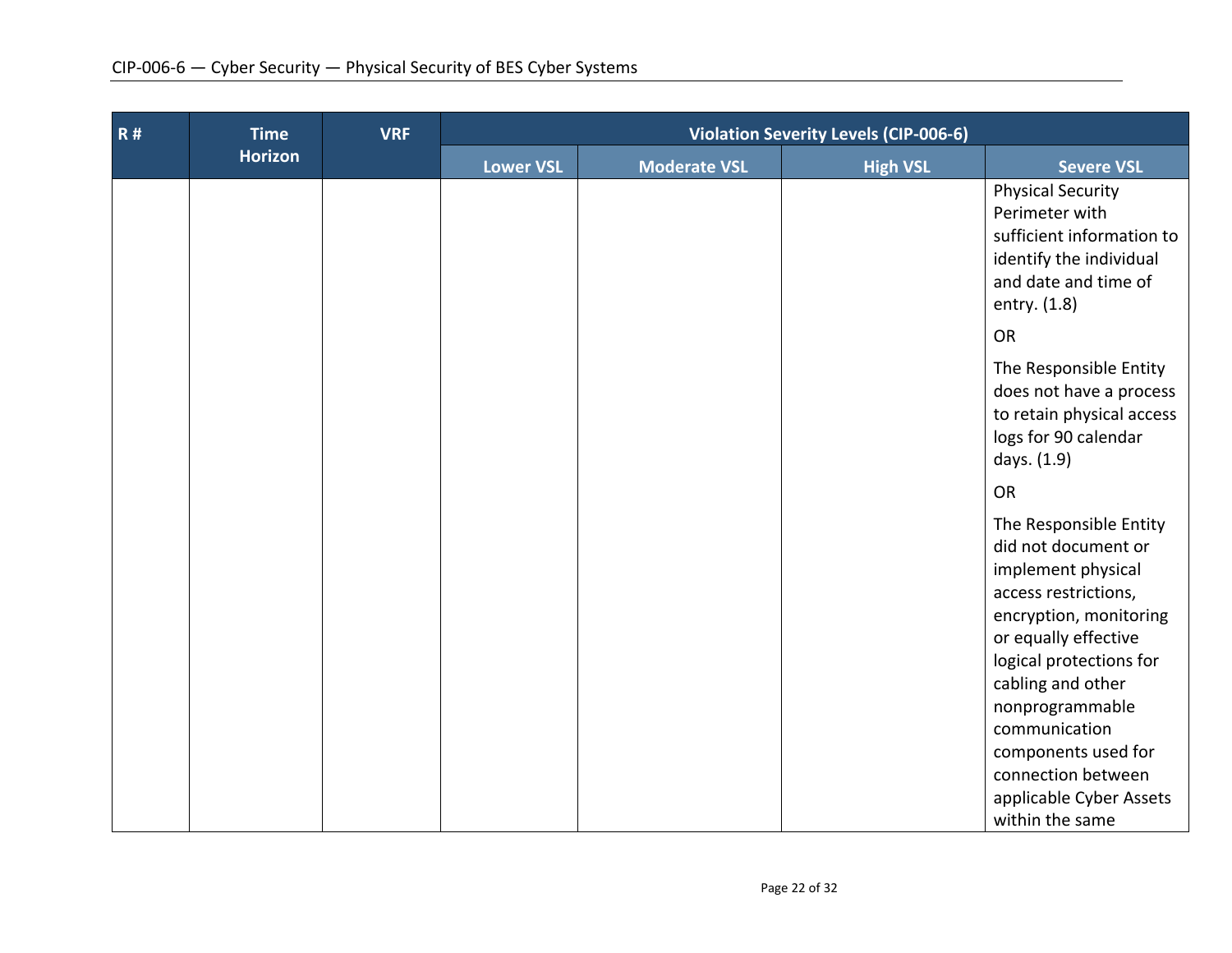| <b>R#</b>      | <b>Time</b>                   | <b>VRF</b>    | <b>Violation Severity Levels (CIP-006-6)</b> |                     |                 |                                                                                                                                                                                                                                           |
|----------------|-------------------------------|---------------|----------------------------------------------|---------------------|-----------------|-------------------------------------------------------------------------------------------------------------------------------------------------------------------------------------------------------------------------------------------|
|                | <b>Horizon</b>                |               | Lower VSL                                    | <b>Moderate VSL</b> | <b>High VSL</b> | <b>Severe VSL</b>                                                                                                                                                                                                                         |
|                |                               |               |                                              |                     |                 | <b>Electronic Security</b><br>Perimeter in those<br>instances when such<br>cabling and components<br>are located outside of a<br><b>Physical Security</b><br>Perimeter. (1.10)                                                            |
| R <sub>2</sub> | Same-Day<br><b>Operations</b> | <b>Medium</b> | N/A                                          | N/A                 | N/A             | The Responsible Entity<br>has failed to include or<br>implement a visitor<br>control program that<br>requires continuous<br>escorted access of<br>visitors within any<br><b>Physical Security</b><br>Perimeter. (2.1)<br><b>OR</b>        |
|                |                               |               |                                              |                     |                 | The Responsible Entity<br>has failed to include or<br>implement a visitor<br>control program that<br>requires logging of the<br>initial entry and last exit<br>dates and times of the<br>visitor, the visitor's<br>name, and the point of |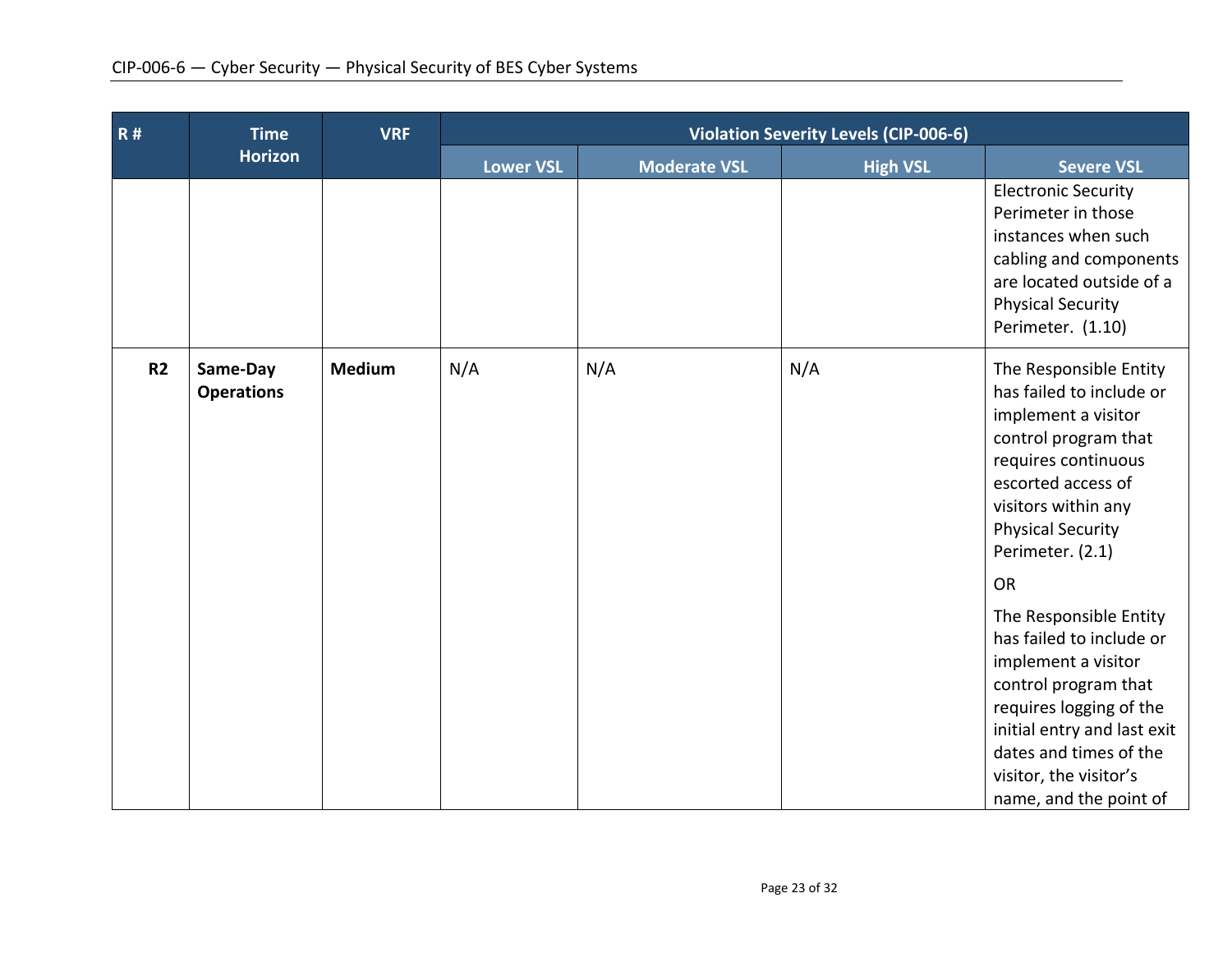| R#             | <b>Time</b>                         | <b>VRF</b>    | <b>Violation Severity Levels (CIP-006-6)</b>                                                                                                                                                                                                                             |                                                                                                                                                                                                                                                                                                                                                                                                |                                                                                                                                                                                                                                                                                                                                                                                                |                                                                                                                                                                                                                                                                                                                                                                                                                                 |
|----------------|-------------------------------------|---------------|--------------------------------------------------------------------------------------------------------------------------------------------------------------------------------------------------------------------------------------------------------------------------|------------------------------------------------------------------------------------------------------------------------------------------------------------------------------------------------------------------------------------------------------------------------------------------------------------------------------------------------------------------------------------------------|------------------------------------------------------------------------------------------------------------------------------------------------------------------------------------------------------------------------------------------------------------------------------------------------------------------------------------------------------------------------------------------------|---------------------------------------------------------------------------------------------------------------------------------------------------------------------------------------------------------------------------------------------------------------------------------------------------------------------------------------------------------------------------------------------------------------------------------|
|                | <b>Horizon</b>                      |               | <b>Lower VSL</b>                                                                                                                                                                                                                                                         | <b>Moderate VSL</b>                                                                                                                                                                                                                                                                                                                                                                            | <b>High VSL</b>                                                                                                                                                                                                                                                                                                                                                                                | <b>Severe VSL</b>                                                                                                                                                                                                                                                                                                                                                                                                               |
|                |                                     |               |                                                                                                                                                                                                                                                                          |                                                                                                                                                                                                                                                                                                                                                                                                |                                                                                                                                                                                                                                                                                                                                                                                                | contact. $(2.2)$<br><b>OR</b>                                                                                                                                                                                                                                                                                                                                                                                                   |
|                |                                     |               |                                                                                                                                                                                                                                                                          |                                                                                                                                                                                                                                                                                                                                                                                                |                                                                                                                                                                                                                                                                                                                                                                                                | The Responsible Entity<br>failed to include or<br>implement a visitor<br>control program to<br>retain visitor logs for at<br>least ninety days. (2.3)                                                                                                                                                                                                                                                                           |
| R <sub>3</sub> | <b>Long Term</b><br><b>Planning</b> | <b>Medium</b> | The<br>Responsible<br>Entity has<br>documented<br>and<br>implemented a<br>maintenance<br>and testing<br>program for<br><b>Physical Access</b><br>Control<br>Systems and<br>locally<br>mounted<br>hardware or<br>devices at the<br>Physical<br>Security<br>Perimeter, but | The Responsible Entity<br>has documented and<br>implemented a<br>maintenance and<br>testing program for<br><b>Physical Access Control</b><br>Systems and locally<br>mounted hardware or<br>devices at the Physical<br>Security Perimeter, but<br>did not complete<br>required testing within<br>25 calendar months but<br>did complete required<br>testing within 26<br>calendar months. (3.1) | The Responsible Entity<br>has documented and<br>implemented a<br>maintenance and<br>testing program for<br><b>Physical Access Control</b><br>Systems and locally<br>mounted hardware or<br>devices at the Physical<br>Security Perimeter, but<br>did not complete<br>required testing within<br>26 calendar months but<br>did complete required<br>testing within 27<br>calendar months. (3.1) | The Responsible Entity<br>did not document or<br>implement a<br>maintenance and<br>testing program for<br><b>Physical Access Control</b><br>Systems and locally<br>mounted hardware or<br>devices at the Physical<br>Security Perimeter. (3.1)<br><b>OR</b><br>The Responsible Entity<br>has documented and<br>implemented a<br>maintenance and<br>testing program for<br><b>Physical Access Control</b><br>Systems and locally |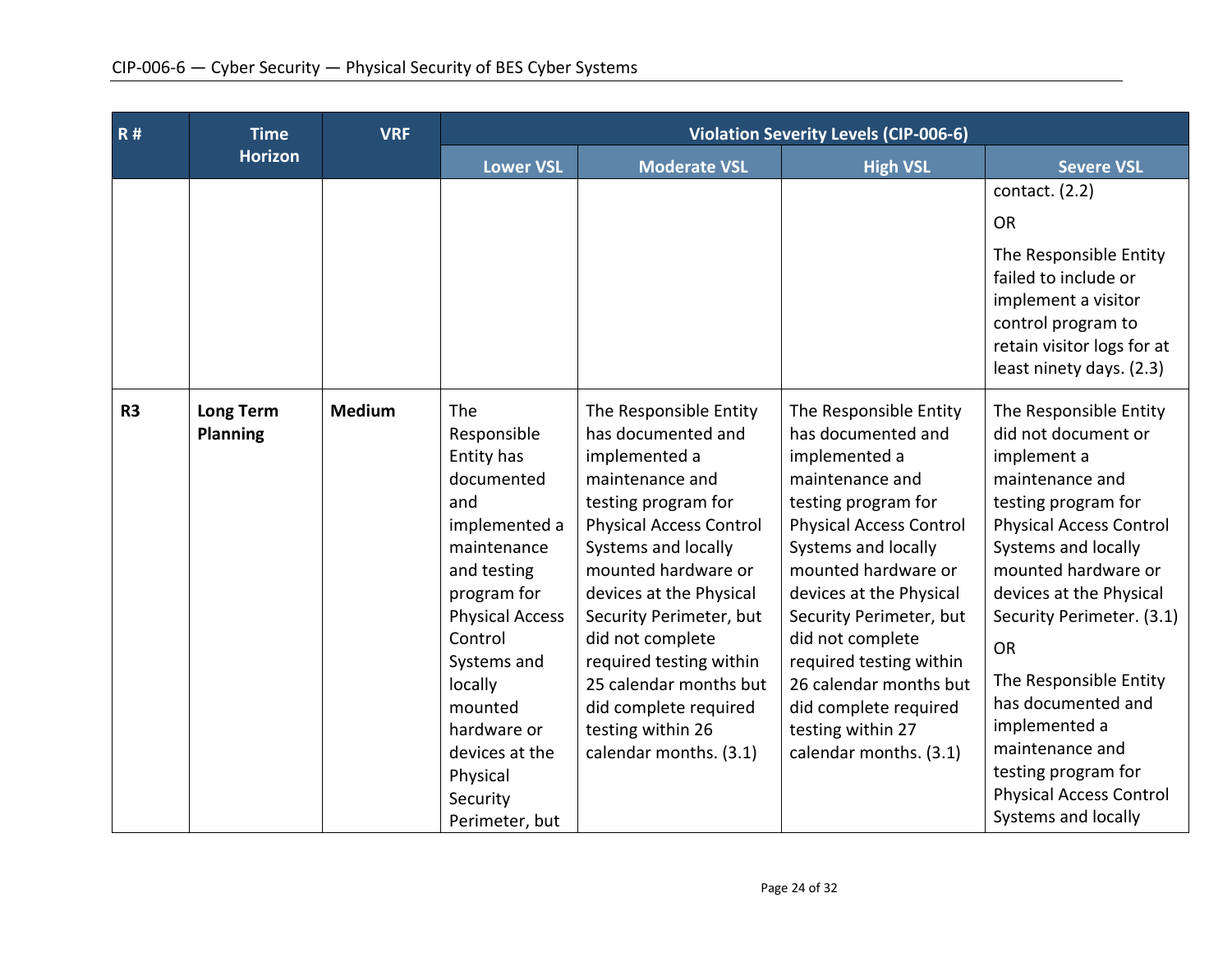| <b>R#</b> | <b>Time</b>    | <b>VRF</b> | <b>Violation Severity Levels (CIP-006-6)</b>                                                                                                                   |                     |                 |                                                                                                                                                          |
|-----------|----------------|------------|----------------------------------------------------------------------------------------------------------------------------------------------------------------|---------------------|-----------------|----------------------------------------------------------------------------------------------------------------------------------------------------------|
|           | <b>Horizon</b> |            | <b>Lower VSL</b>                                                                                                                                               | <b>Moderate VSL</b> | <b>High VSL</b> | <b>Severe VSL</b>                                                                                                                                        |
|           |                |            | did not<br>complete<br>required<br>testing within<br>24 calendar<br>months but did<br>complete<br>required<br>testing within<br>25 calendar<br>months. $(3.1)$ |                     |                 | mounted hardware or<br>devices at the Physical<br>Security Perimeter, but<br>did not complete<br>required testing within<br>27 calendar months.<br>(3.1) |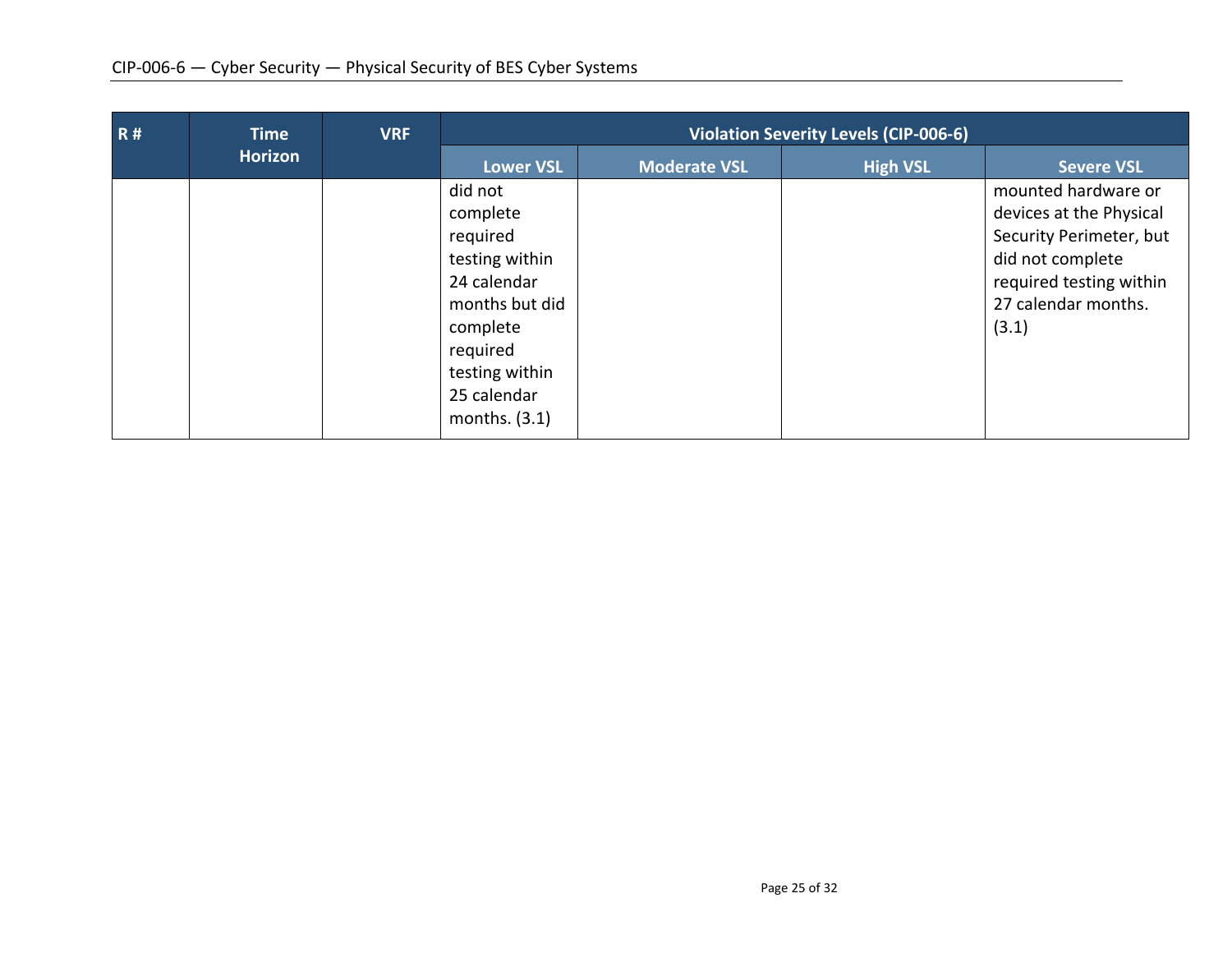# **D. Regional Variances**

None.

# **E. Interpretations**

None.

# **F. Associated Documents**

None.

# **Version History**

| <b>Version</b> | <b>Date</b> | <b>Action</b>                                                                                                                                                                                                                          | <b>Change Tracking</b> |
|----------------|-------------|----------------------------------------------------------------------------------------------------------------------------------------------------------------------------------------------------------------------------------------|------------------------|
| 1              | 1/16/06     | R3.2 - Change "Control Center" to<br>"control center."                                                                                                                                                                                 | 3/24/06                |
| $\overline{2}$ | 9/30/09     | Modifications to clarify the<br>requirements and to bring the<br>compliance elements into conformance<br>with the latest guidelines for developing<br>compliance elements of standards.                                                |                        |
|                |             | Removal of reasonable business<br>judgment.                                                                                                                                                                                            |                        |
|                |             | Replaced the RRO with the RE as a<br>responsible entity.                                                                                                                                                                               |                        |
|                |             | Rewording of Effective Date.                                                                                                                                                                                                           |                        |
|                |             | Changed compliance monitor to<br>Compliance Enforcement Authority.                                                                                                                                                                     |                        |
| 3              | 12/16/09    | Updated Version Number from -2 to -3<br>In Requirement 1.6, deleted the<br>sentence pertaining to removing<br>component or system from service in<br>order to perform testing, in response to<br>FERC order issued September 30, 2009. |                        |
| $\overline{3}$ | 12/16/09    | Approved by the NERC Board of<br>Trustees.                                                                                                                                                                                             |                        |
| 3              | 3/31/10     | Approved by FERC.                                                                                                                                                                                                                      |                        |
| 4              | 1/24/11     | Approved by the NERC Board of                                                                                                                                                                                                          |                        |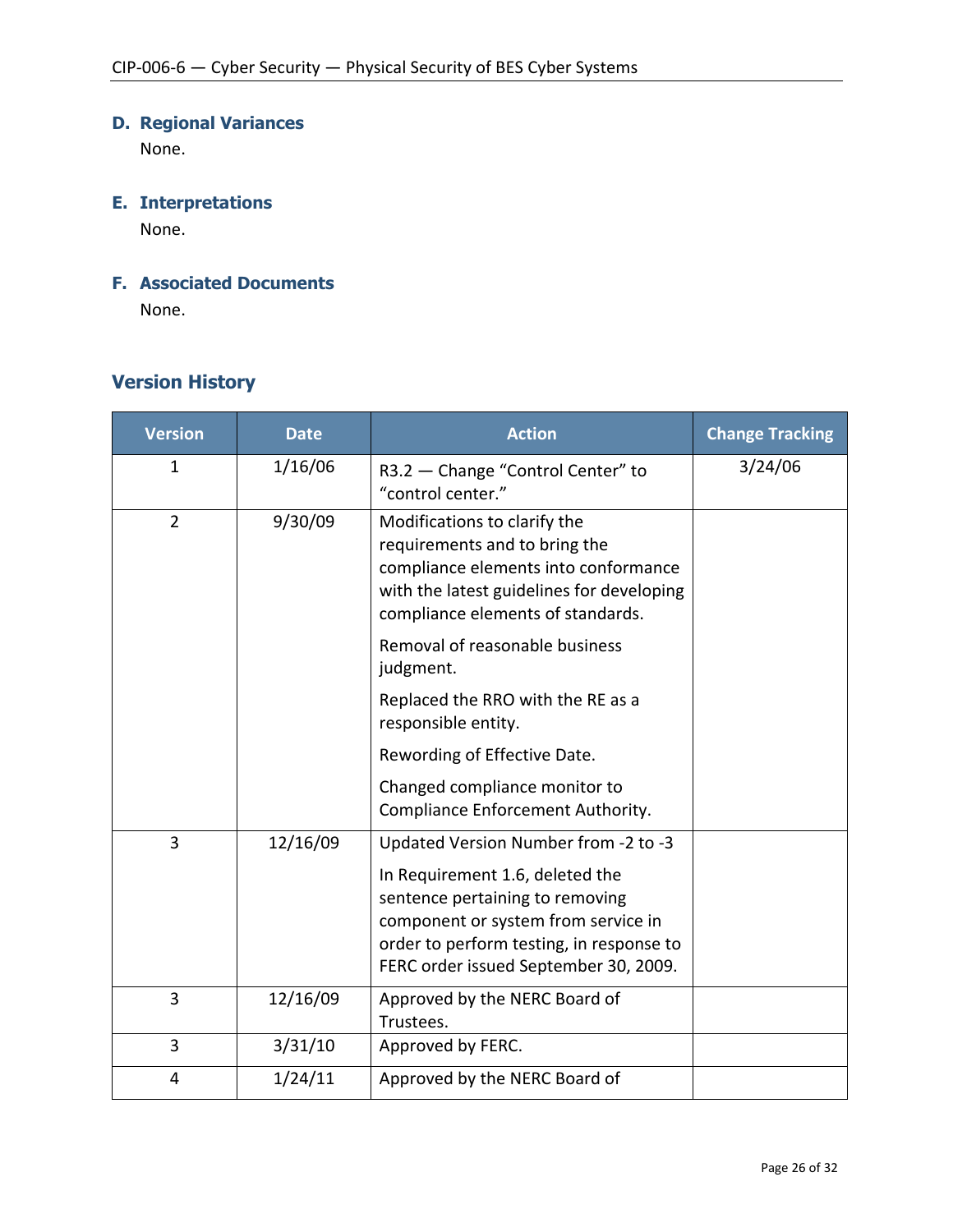| <b>Version</b> | <b>Date</b> | <b>Action</b>                                                    | <b>Change Tracking</b>                                                                                      |
|----------------|-------------|------------------------------------------------------------------|-------------------------------------------------------------------------------------------------------------|
|                |             | Trustees.                                                        |                                                                                                             |
| 5              | 11/26/12    | Adopted by the NERC Board of<br>Trustees.                        | Modified to<br>coordinate with<br>other CIP<br>standards and to<br>revise format to<br>use RBS<br>Template. |
| 5              | 11/22/13    | FERC Order issued approving CIP-006-5.                           |                                                                                                             |
| 6              | 11/13/14    | Adopted by the NERC Board of<br>Trustees.                        | <b>Addressed FERC</b><br>directives from<br>Order No. 791.                                                  |
| 6              | 1/21/16     | FERC order issued approving CIP-006-6.<br>Docket No. RM15-14-000 |                                                                                                             |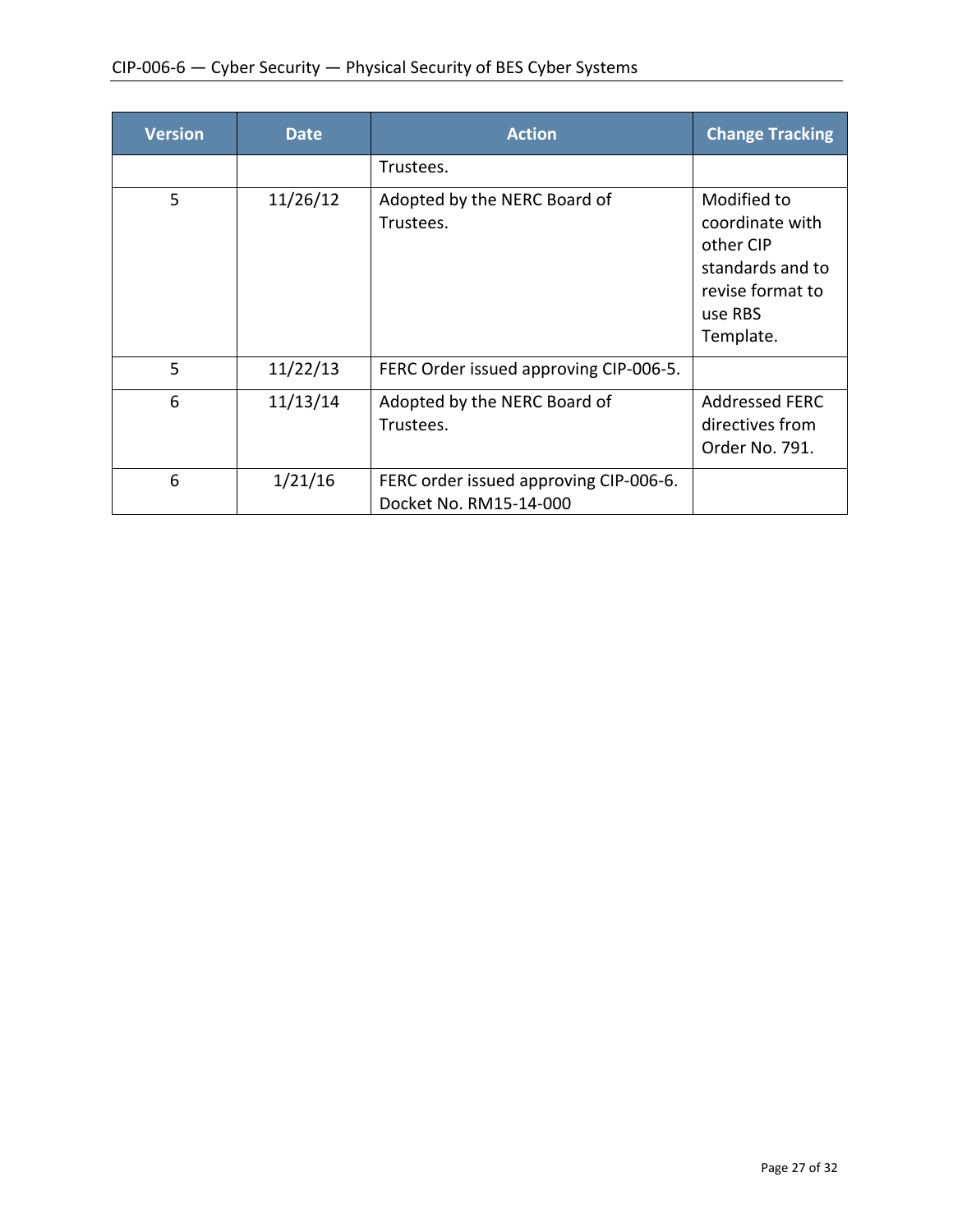# **Guidelines and Technical Basis**

### **Section 4 – Scope of Applicability of the CIP Cyber Security Standards**

Section "4. Applicability" of the standards provides important information for Responsible Entities to determine the scope of the applicability of the CIP Cyber Security Requirements.

Section "4.1. Functional Entities" is a list of NERC functional entities to which the standard applies. If the entity is registered as one or more of the functional entities listed in Section 4.1, then the NERC CIP Cyber Security Standards apply. Note that there is a qualification in Section 4.1 that restricts the applicability in the case of Distribution Providers to only those that own certain types of systems and equipment listed in 4.2.

Section "4.2. Facilities" defines the scope of the Facilities, systems, and equipment owned by the Responsible Entity, as qualified in Section 4.1, that is subject to the requirements of the standard. As specified in the exemption section 4.2.3.5, this standard does not apply to Responsible Entities that do not have High Impact or Medium Impact BES Cyber Systems under CIP-002-5.1's categorization. In addition to the set of BES Facilities, Control Centers, and other systems and equipment, the list includes the set of systems and equipment owned by Distribution Providers. While the NERC Glossary term "Facilities" already includes the BES characteristic, the additional use of the term BES here is meant to reinforce the scope of applicability of these Facilities where it is used, especially in this applicability scoping section. This in effect sets the scope of Facilities, systems, and equipment that is subject to the standards.

### **General:**

While the focus of this Reliability Standard has shifted away from the definition and management of a completely enclosed "six-wall" boundary, it is expected that in many instances a six-wall boundary will remain a primary mechanism for controlling, alerting, and logging access to BES Cyber Systems. Taken together, these controls outlined below will effectively constitute the physical security plan to manage physical access to BES Cyber Systems.

### **Requirement R1:**

Methods of physical access control include:

- Card Key: A means of electronic access where the access rights of the card holder are predefined in a computer database. Access rights may differ from one perimeter to another.
- Special Locks: These include, but are not limited to, locks with "restricted key" systems, magnetic locks that can be operated remotely, and "man-trap" systems.
- Security Personnel: Personnel responsible for controlling physical access who may reside on-site or at a monitoring station.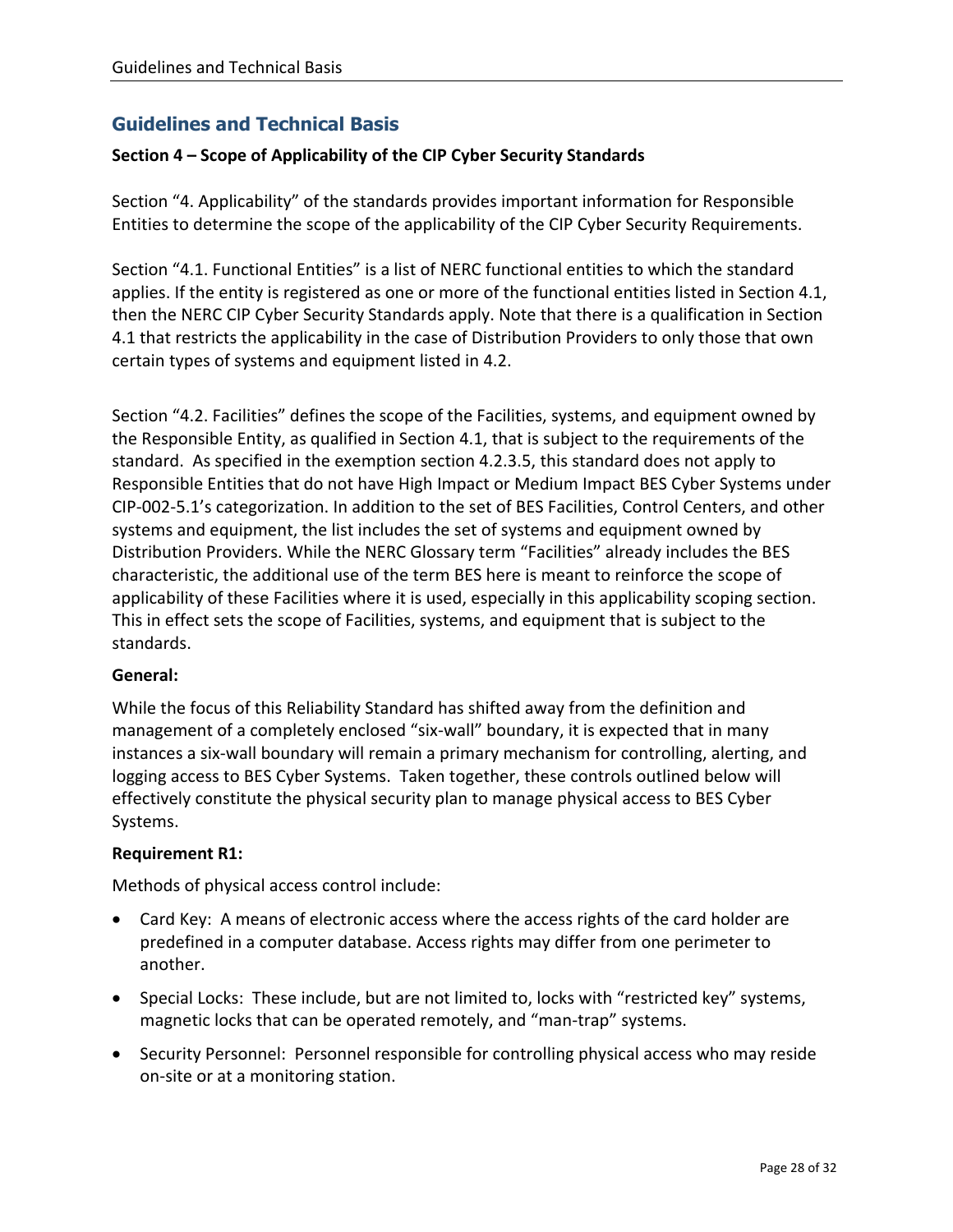Other Authentication Devices: Biometric, keypad, token, or other equivalent devices that control physical access into the Physical Security Perimeter.

Methods to monitor physical access include:

- Alarm Systems: Systems that alarm to indicate interior motion or when a door, gate, or window has been opened without authorization. These alarms must provide for notification within 15 minutes to individuals responsible for response.
- Human Observation of Access Points: Monitoring of physical access points by security personnel who are also controlling physical access.

Methods to log physical access include:

- Computerized Logging: Electronic logs produced by the Responsible Entity's selected access control and alerting method.
- Video Recording: Electronic capture of video images of sufficient quality to determine identity.
- Manual Logging: A log book or sign-in sheet, or other record of physical access maintained by security or other personnel authorized to control and monitor physical access.

The FERC Order No. 706, Paragraph 572, directive discussed utilizing two or more different and complementary physical access controls to provide defense in depth. It does not require two or more Physical Security Perimeters, nor does it exclude the use of layered perimeters. Use of two-factor authentication would be acceptable at the same entry points for a non-layered single perimeter. For example, controls for a sole perimeter could include either a combination of card key and pin code (something you know and something you have), or a card key and biometric scanner (something you have and something you are), or a physical key in combination with a guard-monitored remote camera and door release, where the "guard" has adequate information to authenticate the person the guard is observing or talking to prior to permitting access (something you have and something you are). The two-factor authentication could be implemented using a single Physical Access Control System but more than one authentication method must be utilized. For physically layered protection, a locked gate in combination with a locked control-building could be acceptable, provided no single authenticator (e.g., key or card key) would provide access through both.

Entities may choose for certain PACS to reside in a PSP controlling access to applicable BES Cyber Systems. For these PACS, there is no additional obligation to comply with Requirement Parts 1.1, 1.6 and 1.7 beyond what is already required for the PSP.

The new requirement part CIP-006-6, Requirement R1, Part 1.10 responds to the directive found in FERC Order No. 791, Paragraph 150. The requirement intends to protect cabling and nonprogrammable communication components that are within an ESP, but extend outside of a PSP. This protection, similar to the FERC Approved NERC Petition on the interpretation on CIP-006-2 from PacifiCorp, must be accomplished either by physically protecting the cabling and components that leave a PSP (such as by conduit or secured cable trays) or through data encryption, circuit monitoring, or equally effective logical protections. It is intended that the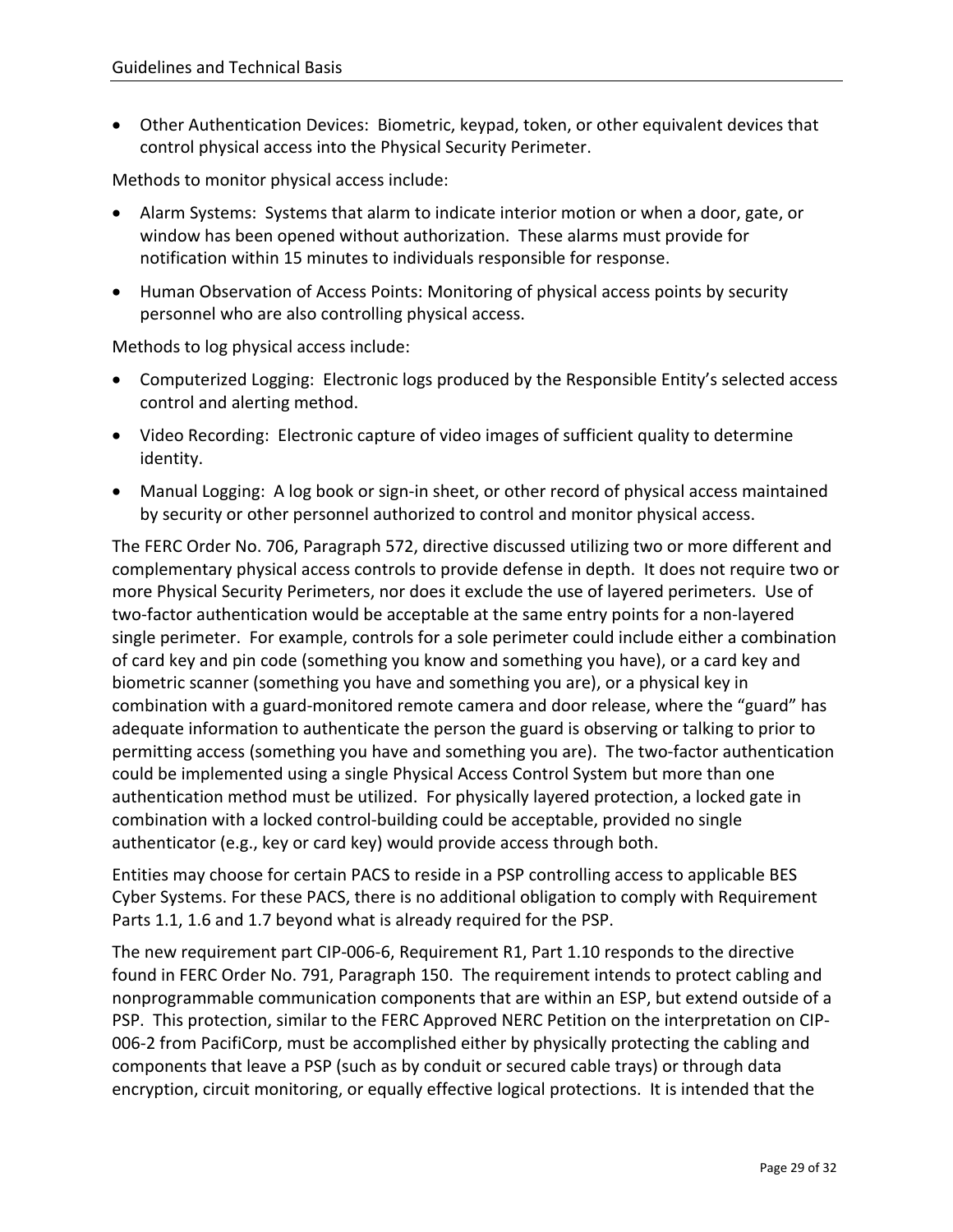physical protections reduce the possibility of tampering or allowing direct access to the nonprogrammable devices. Conduit, secured cable trays, and secured communication closets are examples of these types of protections. These physical security measures should be implemented in such a way that they would provide some mechanism to detect or recognize that someone could have tampered with the cabling and non-programmable components. This could be something as simple as a padlock on a communications closet where the entity would recognize if the padlock had been cut off. Alternatively, this protection may also be accomplished through the use of armored cabling or via the stainless steel or aluminum tube protecting the fiber inside an optical ground wire (OPGW) cable. In using any of these methods, care should be taken to protect the entire length of the cabling including any termination points that may be outside of a defined PSP.

This requirement part only covers those portions of cabling and nonprogrammable communications components that are located outside of the PSP, but inside the ESP. Where this cabling and non-programmable communications components exist inside the PSP, this requirement part no longer applies.

The requirement focuses on physical protection of the communications cabling and components as this is a requirement in a physical security standard and the gap in protection identified by FERC in Order 791 is one of physical protections. However, the requirement part recognizes that there is more than one way to provide protection to communication cabling and nonprogrammable components. In particular, the requirement provides a mechanism for entities to select an alternative to physical security protection that may be chosen in a situation where an entity cannot implement physical security or simply chooses not to implement physical security. The entity is under no obligation to justify or explain why it chose logical protections over physical protections identified in the requirement.

The alternative protective measures identified in the CIP-006-6 R1, Part 1.10 (encryption and circuit monitoring) were identified as acceptable alternatives in NERC petition of the PacifiCorp Interpretation of CIP-006-2 which was approved by FERC (RD10-13-000). If an entity chooses to implement an "an equally effective logical protection" in lieu of one of the protection mechanisms identified in the standard, the entity would be expected to document how the protection is equally effective. NERC explained in its petition of the PacifiCorp Interpretation of CIP-006-2 that the measures are relevant to access or physical tampering. Therefore, the entity may choose to discuss how its protection may provide detection of tampering. The entity may also choose to explain how its protection is equivalent to the other logical options identified in the standard in terms of the CIA triad (confidentiality, integrity, and availability). The entity may find value in reviewing their plans prior to implementation with the regional entity, but there is no obligation to do so.

The intent of the requirement is not to require physical protection of third party components, consistent with FERC Order 791-A. The requirement allows flexibility in that the entity has control of how to design its ESP and also has the ability to extend its ESP outside its PSP via the logical mechanisms specified in CIP-006-6 Requirement 1, Part 1.10 such as encryption (which is an option specifically identified in FERC Order 791-A). These mechanisms should provide sufficient protections to an entity's BES Cyber Systems while not requiring controls to be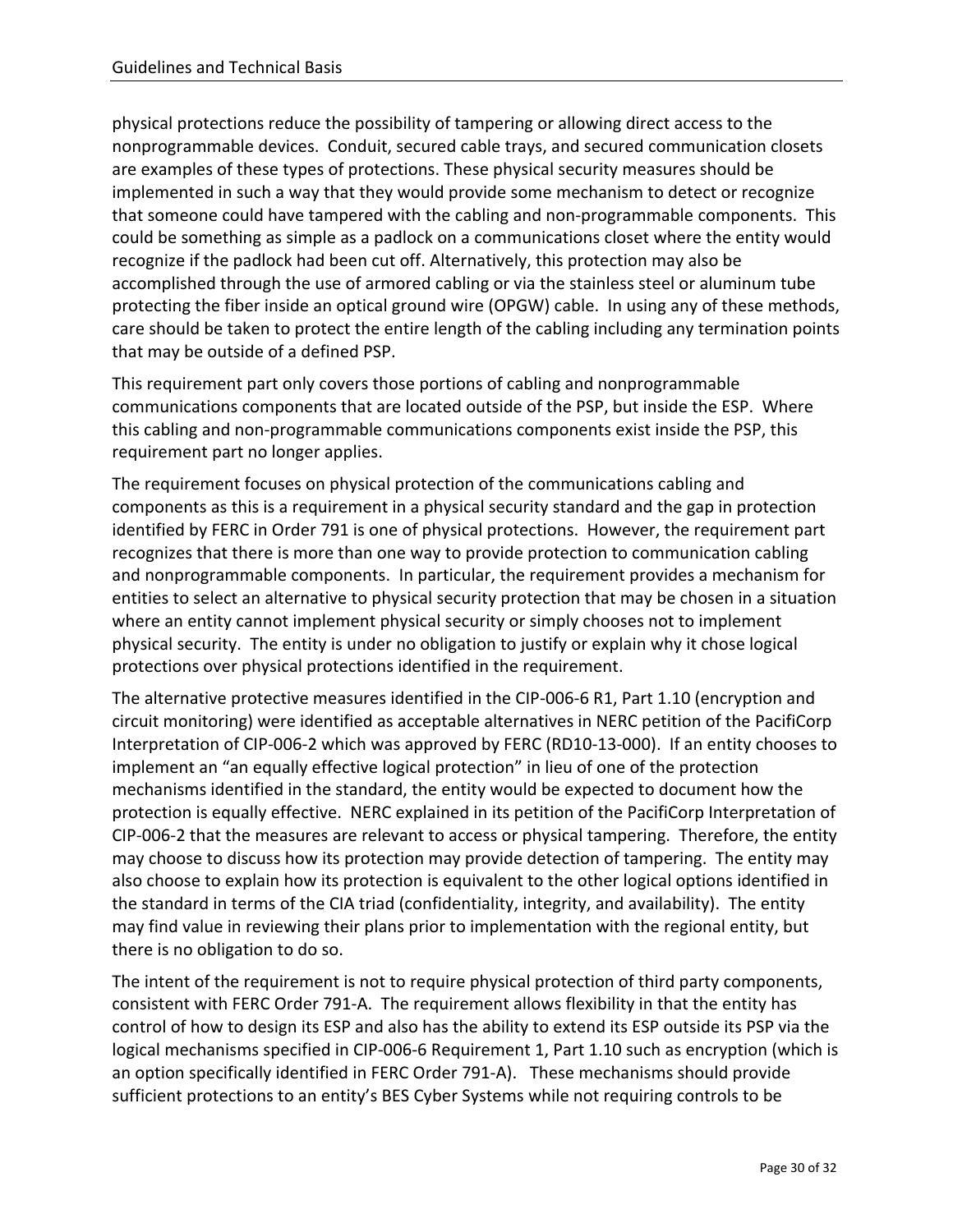implemented on third-party components when entities rely on leased third-party communications.

In addition to the cabling, the components in scope of this requirement part are those components outside of a PSP that could otherwise be considered a BES Cyber Asset or Protected Cyber Asset except that they do not meet the definition of Cyber Asset because they are nonprogrammable. Examples of these nonprogrammable components include, but are not limited to, unmanaged switches, hubs, patch panels, media converters, port savers, and couplers.

# **Requirement R2:**

The logging of visitors should capture each visit of the individual and does not need to capture each entry or exit during that visit. This is meant to allow a visitor to temporarily exit the Physical Security Perimeter to obtain something they left in their vehicle or outside the area without requiring a new log entry for each and every entry during the visit.

The SDT also determined that a point of contact should be documented who can provide additional details about the visit if questions arise in the future. The point of contact could be the escort, but there is no need to document everyone that acted as an escort for the visitor.

# **Requirement R3:**

This includes the testing of locally mounted hardware or devices used in controlling, alerting or logging access to the Physical Security Perimeter. This includes motion sensors, electronic lock control mechanisms, and badge readers which are not deemed to be part of the Physical Access Control System but are required for the protection of the BES Cyber Systems.

### **Rationale:**

During development of this standard, text boxes were embedded within the standard to explain the rationale for various parts of the standard. Upon BOT approval, the text from the rationale text boxes was moved to this section.

### **Rationale for Requirement R1:**

Each Responsible Entity shall ensure that physical access to all BES Cyber Systems is restricted and appropriately managed. Entities may choose for certain Physical Access Control Systems (PACS) to reside in a Physical Security Perimeter (PSP) controlling access to applicable BES Cyber Systems. For these PACS, there is no additional obligation to comply with Requirement R1, Parts 1.1, 1.6 and 1.7 beyond what is already required for the PSP.

Regarding Requirement R1, Part 1.10, when cabling and other nonprogrammable components of a Control Center's communication network cannot be secured in a PSP, steps must be taken to ensure the integrity of the BES Cyber Systems. Exposed communication pathways outside of a PSP necessitate that physical or logical protections be installed to reduce the likelihood that man-in-the-middle attacks could compromise the integrity of their connected BES Cyber Assets or PCAs that are required to reside within PSPs. While it is anticipated that priority consideration will be given to physically securing the cabling and nonprogrammable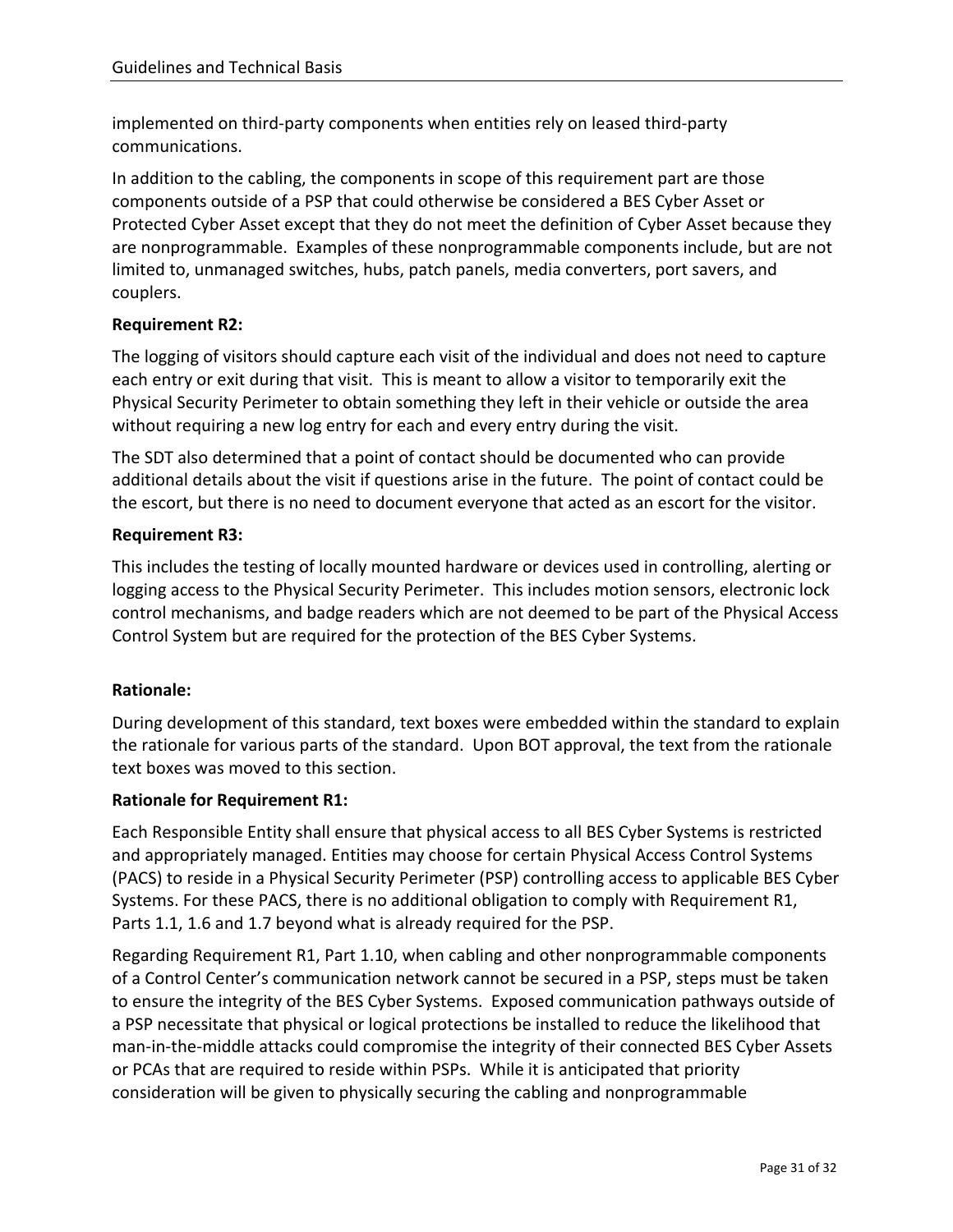communications components, the SDT understands that configurations arise when physical access restrictions are not ideal and Responsible Entities are able to reasonably defend their physically exposed communications components through specific additional logical protections.

# **Rationale for Requirement R2:**

To control when personnel without authorized unescorted physical access can be in any Physical Security Perimeters protecting BES Cyber Systems or Electronic Access Control or Monitoring Systems, as applicable in Table R2.

## **Rationale for Requirement R3:**

To ensure all Physical Access Control Systems and devices continue to function properly.